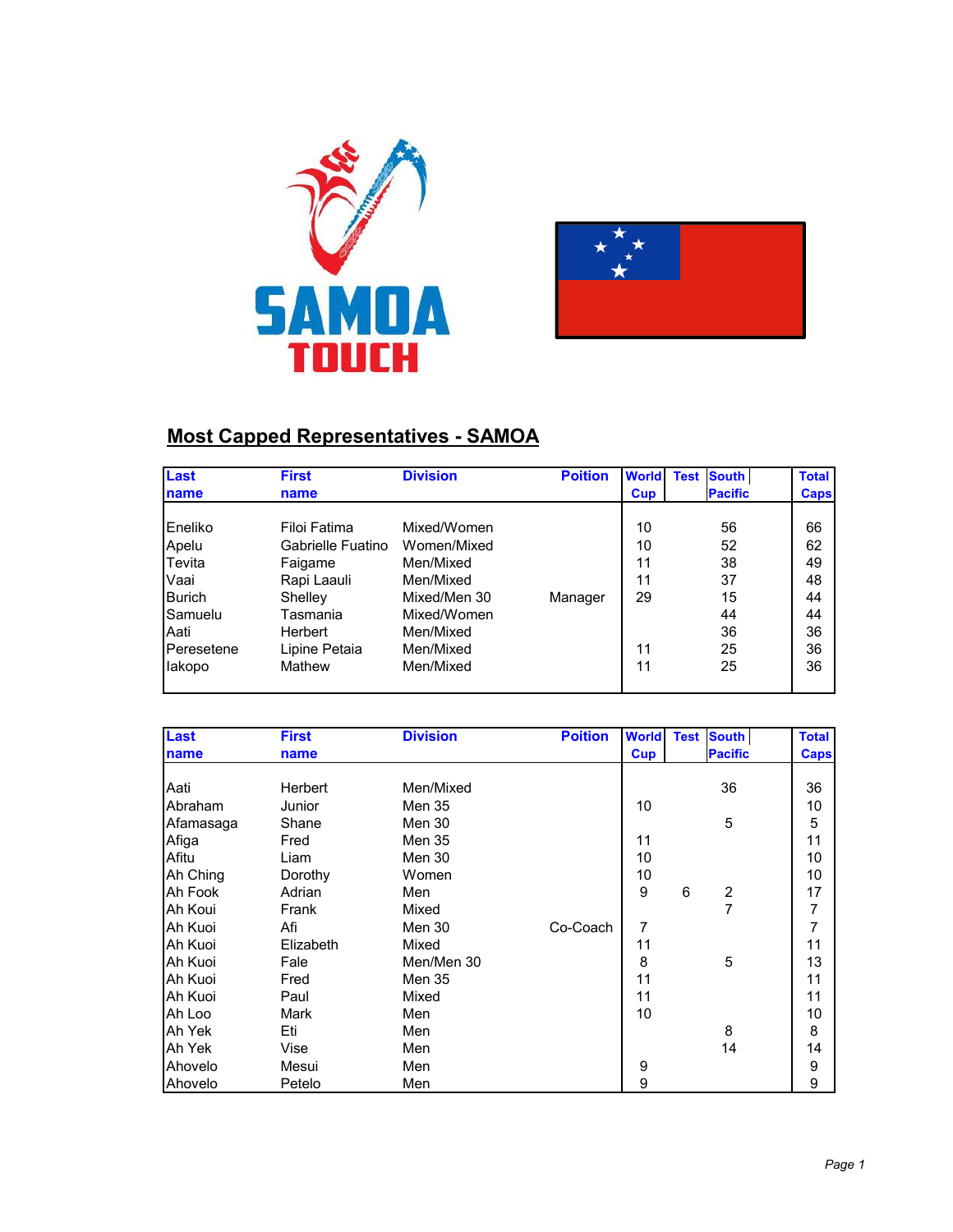| Last          | <b>First</b>          | <b>Division</b>  | <b>Poition</b> | <b>World</b>     | <b>Test</b> | <b>South</b>   | <b>Total</b>         |
|---------------|-----------------------|------------------|----------------|------------------|-------------|----------------|----------------------|
| name          | name                  |                  |                | <b>Cup</b>       |             | <b>Pacific</b> | <b>Caps</b>          |
| Aiolupo       | Allan                 | Men              |                |                  |             | 6              | 6                    |
| Aiolupotea    | Alan                  | Men/Mixed        |                | 11               |             | 24             | 35                   |
| Aiono Mu      | Tasi                  | Men 30           |                | $\overline{7}$   |             |                | $\overline{7}$       |
| Aki           | Simi                  | Men              |                |                  | 6           | $\overline{c}$ | 8                    |
| Ale           | Emile                 | Men 40/Mixed Snr |                | 17               |             |                | 17                   |
| Ale           | George                | Mixed/Men 30     |                | 18               |             |                | 18                   |
| Ale           | Tauvale               | Women            |                | 9                |             |                | 9                    |
| Amiatu        | Peter                 | Men 30           |                | 6                |             |                | 6                    |
| Anderson      | Chris                 | Men 30           |                | $\overline{7}$   |             |                | $\overline{7}$       |
| Anderson      | Glenn                 | Men 30           |                | 6                |             |                | 6                    |
| Anderson      | Richard               | <b>Men 35</b>    |                | 9                |             |                | 9                    |
| Andrews       | Colin                 | Men 35           | Coach          | 11               |             |                | 11                   |
| Aofia         | Darren                | Men              |                | 11               |             | 8              | 19                   |
| Apelu         | Candice               | Mixed/Women      |                |                  |             | 21             | 21                   |
| Apelu         | Gabrielle Fuatino     | Women/Mixed      |                | 10               |             | 52             | 62                   |
| Apelu         | George                | Men 30/35        |                | 16               |             |                | 16                   |
| Apelu         | Siaosi                | Mixed Snr        |                | 10               |             |                | 10                   |
| Aramoana      | Margaret              | Women 27         |                | 9                |             |                | 9                    |
| Atmore        | Graeme                | Mixed            | Manager        | 11               |             |                | 11                   |
| Aumatagi      |                       | Men 30           |                | $\overline{7}$   |             |                | $\overline{7}$       |
| Auvaa         | Wayne<br>Latafale     | Women            |                | 10               |             | 6              | 16                   |
| Avaiki        | Luisa                 | Women            |                | 5                | 6           | $\overline{2}$ | 13                   |
|               |                       |                  |                | $\overline{7}$   |             |                |                      |
| <b>Baker</b>  | Maurice               | Men 40           | Coach          |                  |             |                | $\overline{7}$<br>22 |
| Betham        | Kuripitone            | Men/Mixed        |                |                  |             | 22             |                      |
| <b>Betham</b> | Tone                  | Men              |                |                  |             | 6              | 6                    |
| <b>Boyce</b>  | James                 | <b>Men 35</b>    |                | 10               |             |                | 10                   |
| <b>Brown</b>  | Lei                   | <b>Men 35</b>    |                | 11               |             |                | 11                   |
| <b>Brown</b>  | Shane                 | Men 30           |                | $\overline{7}$   |             |                | $\overline{7}$       |
| <b>Brown</b>  | Terry                 | Men 35           |                | 11               |             |                | 11                   |
| <b>Bunce</b>  | Jennifer              | Women 27         |                | $\boldsymbol{9}$ |             |                | 9                    |
| <b>Bunce</b>  | Sifa                  | Mixed Snr        |                | 10               |             |                | 10                   |
| <b>Burich</b> | Lawrence              | Mixed Snr        |                | 8                |             |                | 8                    |
| <b>Burich</b> | Shelley               | Mixed/Men 30     | Manager        | 29               |             | 15             | 44                   |
| <b>Busby</b>  | Anthony               | Men              |                | 10               |             |                | 10                   |
| <b>Busby</b>  | <b>Brown</b>          | Men              |                | 10               |             |                | 10                   |
| Callager      | Maureen               | Mixed            |                | 11               |             |                | 11                   |
| Chan Ting     | <b>Desmond Tioata</b> | Men/Mixed        |                |                  |             | 20             | 20                   |
| Chan Ting     | Erika Fuatino         | Women/Mixed      |                |                  |             | 27             | 27                   |
| Chou Lee      | Auckland              | Men 35/40        |                | 18               |             |                | 18                   |
| Clarke        | Lita                  | Mixed            |                |                  | 6           | 2              | 8                    |
| Cole          | Jessica               | Women            |                | 9                |             |                | 9                    |
| Cordtz        | Tasi                  | Men/Mixed        |                |                  |             | 14             | 14                   |
| Cordtz        | Tasipale              | Mixed            |                | 11               |             |                | 11                   |
| Couper        | Eddie                 | Men 30           |                |                  |             | 5              | 5                    |
| Cribb         | Manu                  | Women            | Ass Ch         | 9                |             |                | 9                    |
| Crummer       | Qawn                  | Men 35           | Manager        | 10               |             |                | 10                   |
| Cuff          | Paul                  | Men 35           |                | 10               |             |                | 10                   |
| Daniels       | Shirley               | Mixed            | Manager        | 9                | 6           | $\overline{2}$ | 17                   |
| Edwards       | Robert                | Men 30           |                | 7                |             |                | 7                    |
| Elisaia       | Alana                 | Mixed            |                | $\boldsymbol{9}$ |             |                | 9                    |
| Elisara       | Andrew                | Men              |                | $\overline{7}$   |             | 8              | 15                   |
| Elisara       | James                 | Men/Men 30       |                | 18               |             |                | 18                   |
| Eneliko       | Filoi Fatima          | Mixed/Women      |                | 10               |             | 56             | 66                   |
| Epa           | Henselite             | Men              |                |                  |             | 6              | 6                    |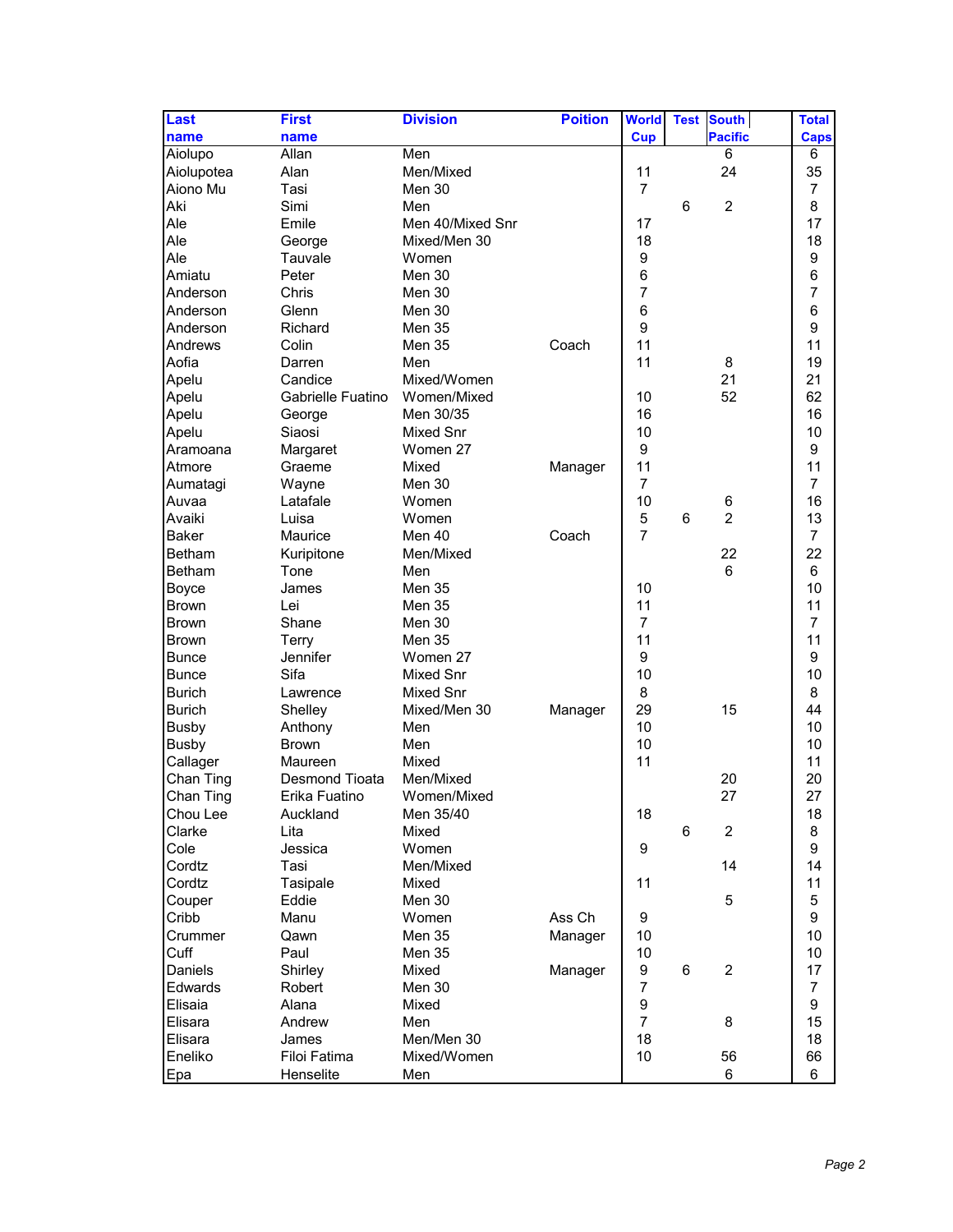| Last                            | <b>First</b>     | <b>Division</b>    | <b>Poition</b> | <b>World</b>   | <b>Test</b> | <b>South</b>   | <b>Total</b>   |
|---------------------------------|------------------|--------------------|----------------|----------------|-------------|----------------|----------------|
| name                            | name             |                    |                | <b>Cup</b>     |             | <b>Pacific</b> | <b>Caps</b>    |
| Ese                             | Tele             | Men                |                |                |             | 6              | 6              |
| Esera                           | Tala             | Men 30/Mixed Snr   |                | 14             |             |                | 14             |
| Estall                          | Paul             | Men 30/40          |                | 13             |             |                | 13             |
| Faaiuaso                        | Lepailetai       | Women/Mixed        |                | 10             |             | 21             | 31             |
| Faaiuaso                        | Rowena           | Women              |                | 10             |             | 14             | 24             |
| Faamatau                        | Eli              | Men 30             |                | 10             |             |                | 10             |
| Fa'amausili                     | Max              | Men                |                | 8              |             |                | 8              |
| Fa'amausili                     | Samasoni         | Mixed/Men 30       |                | 26             | 6           | $\overline{2}$ | 34             |
| Faasee                          | <b>Billy</b>     | <b>Men 35</b>      |                | 10             |             |                | 10             |
| Fagasau                         | Paul             | Mixed/Men          |                |                |             | 19             | 19             |
| Faifua                          | Michael          | Men 30             |                | $\overline{7}$ |             |                | $\overline{7}$ |
| Faifua                          | Sonny            | Men 30/35          |                | 17             |             |                | 17             |
| Fale                            | Misilei          | Men 35             |                | 9              |             |                | 9              |
| Faletanoa'i                     | Perenisc         | Men 30             |                | $\overline{7}$ |             |                | $\overline{7}$ |
| Fanene                          | William          |                    |                | 16             |             |                | 16             |
|                                 |                  | Men 35/40          |                |                |             |                |                |
| Fata<br>Fatialofa               | Olly             | Men 30<br>Women 27 |                | 10             |             |                | 10             |
|                                 | Anne             |                    |                | 9              |             |                | 9              |
| Fatialofa                       | Peter            | Men 30             | Manager        | $\overline{7}$ |             |                | 7              |
| Fatua                           | Rosalina         | Mixed              |                | 11             |             |                | 11             |
| Faumuina                        | Ve'a             | Mixed              |                | $\overline{7}$ |             |                | $\overline{7}$ |
| Felise                          | Sasa             | Mixed              |                | 11             |             |                | 11             |
| Felix                           | Diane            | Women 27           |                | 9              |             |                | 9              |
| Fepuleai                        | Toa              | <b>Men 35</b>      |                | 11             |             |                | 11             |
| Fereti                          | Fred             | Men 30             |                | 7              |             |                | $\overline{7}$ |
| Fereti                          | Lincoln Faleauto | Men/Mixed          |                | 9              |             | 8              | 17             |
| Fidow                           | John             | <b>Men 35</b>      | Manager        | 11             |             |                | 11             |
| Fidow                           | Mitzi            | Women 27           | Manager        | 9              |             |                | 9              |
| Filimaua                        | Joseph           | Men 30             |                | $\overline{7}$ |             |                | $\overline{7}$ |
| Finai                           | Malu             | Men                |                | 10             |             |                | 10             |
| Fisher                          | Ivan             | Men                |                |                | 6           | $\overline{2}$ | 8              |
| Fiu                             | Junior           | Men 30             |                | 10             |             |                | 10             |
| Flavell                         | <b>Patrick</b>   | Men 40             |                | $\overline{7}$ |             |                | $\overline{7}$ |
| Fong                            | David Jnr        | Men/Mixed          |                |                |             | 15             | 15             |
| Fong (Faaiuaso) Lerissa Violina |                  | Women/Mixed        | Ch/Play        | 10             |             | 22             | 32             |
| Fotuomanusa                     | Naoupu           | Women              |                |                |             | 7              | $\overline{7}$ |
| Fruen                           | Gina             | Women              |                | 11             |             |                | 11             |
| Fuamatu                         | Fila Ruta        | Women/Mixed        |                |                |             | 28             | 28             |
| Fuiava                          | Anna             | Women 27/Mixed Snr |                | 15             |             |                | 15             |
| Fuiava                          | Pau              | Mixed Snr          | Ass Ch         | 10             |             |                | 10             |
| Gautusa                         | Sapati           | Mixed/Men          |                | 11             |             | 10             | 21             |
| George                          | Temepara         | Women              |                | 9              |             |                | 9              |
| Greenfield                      | Desmond          | Men 30             |                | 10             |             |                | 10             |
| Haldane                         | Theresa          | Women              |                | 5              |             |                | 5              |
| Hall                            | Juanita          | Women              |                | 11             |             |                | 11             |
| Hall                            | Richard          | Men                |                | 10             |             |                | 10             |
| Hansell                         | Lepaitai         | Women              |                |                |             | 7              | $\overline{7}$ |
| Hardie-Wendt                    | Kenneth          | Mixed              |                | 9              | 6           | $\overline{c}$ | 17             |
| Hazelman                        | Gregory          | Men/Mixed          |                | 11             |             | 11             | 22             |
| Hazelman                        | Peter            | Men/Mixed          |                | 6              |             | 13             | 19             |
| Heater                          | Marion           | Women              |                |                | 6           | $\overline{2}$ | 8              |
| Huch                            | Jach             | Men 30             |                | 7              |             |                | $\overline{7}$ |
|                                 |                  | Women 27           |                | 9              |             |                | 9              |
| Huch                            | Lilly<br>Alan    | Men 40             |                | $\overline{7}$ |             |                | $\overline{7}$ |
| Hughes                          |                  |                    | Manager        |                |             |                |                |
| Hunt                            | Hans             | Mixed              |                | 11             |             |                | 11             |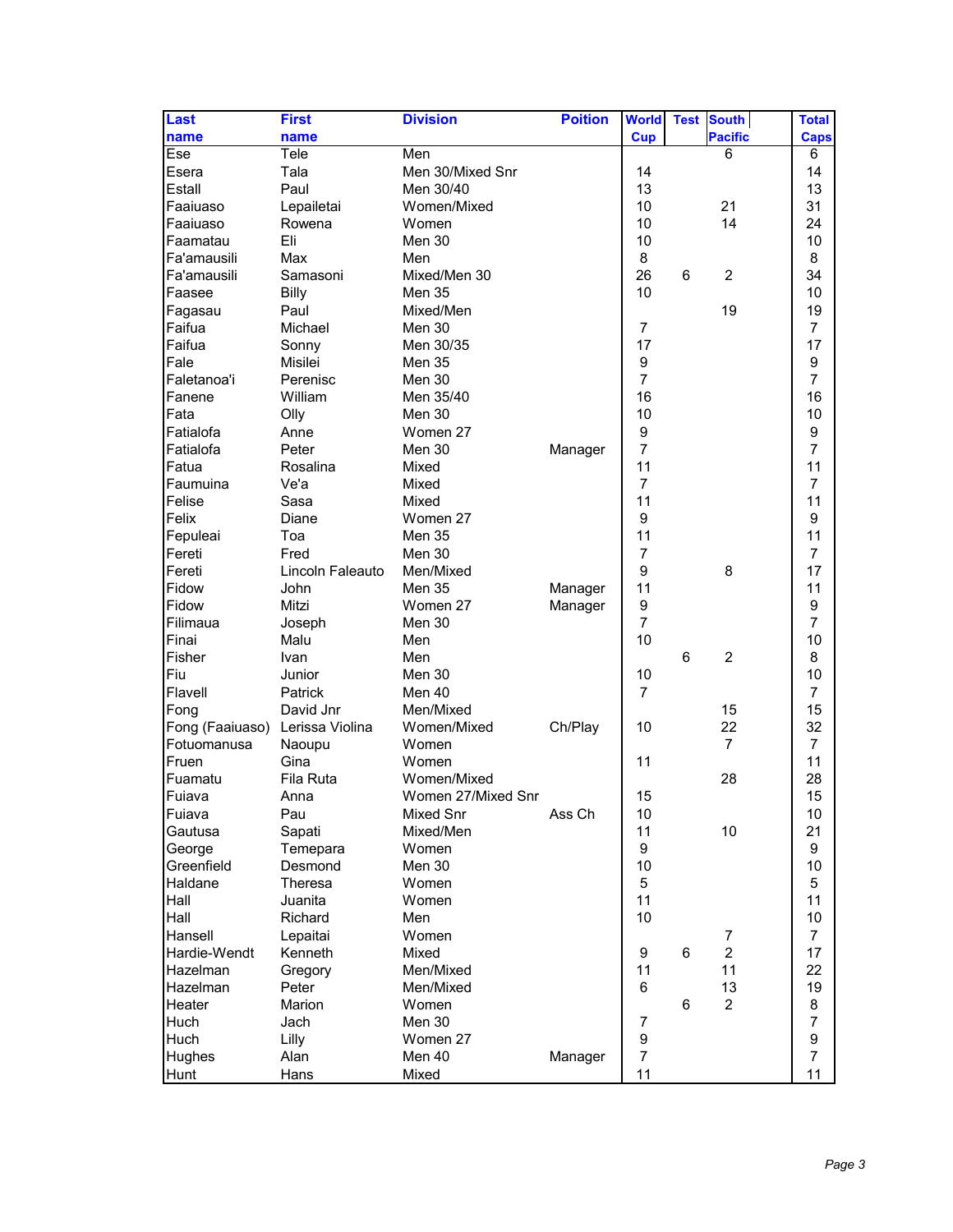| Last          | <b>First</b>                   | <b>Division</b> | <b>Poition</b> | <b>World</b>   | <b>Test</b><br><b>South</b> | <b>Total</b>   |
|---------------|--------------------------------|-----------------|----------------|----------------|-----------------------------|----------------|
| name          | name                           |                 |                | <b>Cup</b>     | <b>Pacific</b>              | <b>Caps</b>    |
| lakopo        | Mathew                         | Men/Mixed       |                | 11             | 25                          | 36             |
| loane         | Louise                         | Women           |                |                | 4                           | 4              |
| loane         | Rosalia                        | Women/Mixed     |                |                | 16                          | 16             |
| loane         | Telesia Analoimata Women/Mixed |                 |                |                | 28                          | 28             |
| losefa        | losefa                         | Men             |                |                | 8                           | 8              |
| losefo        | Daniel                         | Men             |                | 8              |                             | 8              |
| lulu          | Ema                            | Women           |                | 5              |                             | 5              |
| Ivory         | Murray                         | Mixed Snr       | Coach          | 10             |                             | 10             |
| Ivory         | Zena                           | Mixed Snr       | Manager        | 10             |                             | 10             |
| James         | Howard                         | Men 30          |                | $\overline{7}$ |                             | $\overline{7}$ |
| Johnson       | Dave                           | <b>Men 35</b>   | Play/Ch        | 10             |                             | 10             |
| Johnston      | Darin                          | Men 30          | Manager        | 7              |                             | 7              |
| Kalolo        | Gina                           | Women           |                | $\mathbf 5$    |                             | 5              |
| Kapinga       | Grace                          | Men 30          |                | $\,6$          |                             | 6              |
| Keil          |                                |                 | Manager        | 15             |                             | 15             |
| Keizer        | Konrad<br>Joe                  | Mixed Snr       |                | 11             |                             | 11             |
| Keizer        |                                | Men 35          |                |                |                             |                |
|               | <b>Steve</b>                   | Men 35          |                | 11             |                             | 11             |
| Kerrigan      | Anita                          | Women           |                | 9              |                             | 9              |
| King          | Alex                           | Men 30          |                | $\overline{7}$ |                             | 7              |
| Kohenga       | Koko                           | Men 35          |                | 10             |                             | 10             |
| Kololo        | Gina                           | Women           |                | 9              |                             | 9              |
| Kose          | <b>Bernard</b>                 | Men 40          |                | $\overline{7}$ |                             | $\overline{7}$ |
| Kuresa        | <b>Ben</b>                     | Men 30          |                | 6              |                             | 6              |
| Kuresa        | Chris                          | Men 30          |                | 6              |                             | 6              |
| Kuresa        | Dave                           | Men 30          |                | 6              |                             | 6              |
| Kurimavua     | Dorothy                        | Mixed           |                | 9              |                             | 9              |
| Lafaele       | Aitofele                       | Men 30          |                |                | 5                           | 5              |
| Lafaele       | Teresa                         | Women           |                | 11             |                             | 11             |
| Lai Kum       | Charity                        | Women           |                | 9              |                             | 9              |
| Lameko        | Lawrence                       | Men             |                | 11             |                             | 11             |
| Lameko        | Tyronmoore                     | Men             | Coach          | 11             |                             | 11             |
| Langton       | John                           | Men 30          |                | $\overline{7}$ |                             | 7              |
| Latu          | Malaki                         | Men             |                |                | 6                           | 6              |
| Laufiso       | James                          | Mixed Snr       |                | 10             |                             | 10             |
| Lawrenson     | Tyron                          | Men 35          |                | 11             |                             | 11             |
| Leaupepe      | Va                             | Men/Men 30      |                | 19             | $\overline{2}$<br>6         | 27             |
| Lee           | Lenora                         | Women           |                | 11             |                             | 11             |
| Leilua        | Augustine                      | Mixed/Men       |                | 11             | 19                          | 30             |
| Leilua        | Sio Junior                     | Men/Mixed       |                |                | 23                          | 23             |
| Leituvale     | Jesse                          | Men/mixed       |                |                | 14                          | 14             |
| Lemalu        | Siaosi                         | Mixed           |                | 9              |                             | 9              |
| Leota         | Junior                         | Men/Mixed       |                |                | 14                          | 14             |
| Leota-Beckett | Vaipuese                       | Women/Mixed     |                | 11             | 12 <sup>2</sup>             | 23             |
| Lepou         | Philip                         | Men 35          | Manager        | 9              |                             | 9              |
| Lepou         | Randall                        | Men 30          |                | 6              |                             | 6              |
| Lesa          | Afa                            | Men             |                |                | 8                           | 8              |
| Lesatele      | Koroseta                       | Men             |                |                | 8                           | 8              |
| Levale        | Masa                           | Tour            | Manager        |                | 8                           | 8              |
| Levale        | Talafou                        | Men             |                |                | 8                           | 8              |
| Lima          | Lote                           | Women/Mixed     |                |                | 12                          | 12             |
| Lima          | Miriama Lote                   | Women           |                | 10             |                             | 10             |
| Lio           | Allan                          | Men 30          |                | 10             |                             | 10             |
| Lio           | Poto Marianive                 | Mixed/Women     |                |                | 25                          | 25             |
| Logapati      | Luke                           | Men             |                | 8              | $\overline{2}$<br>6         | 16             |
|               |                                |                 |                |                |                             |                |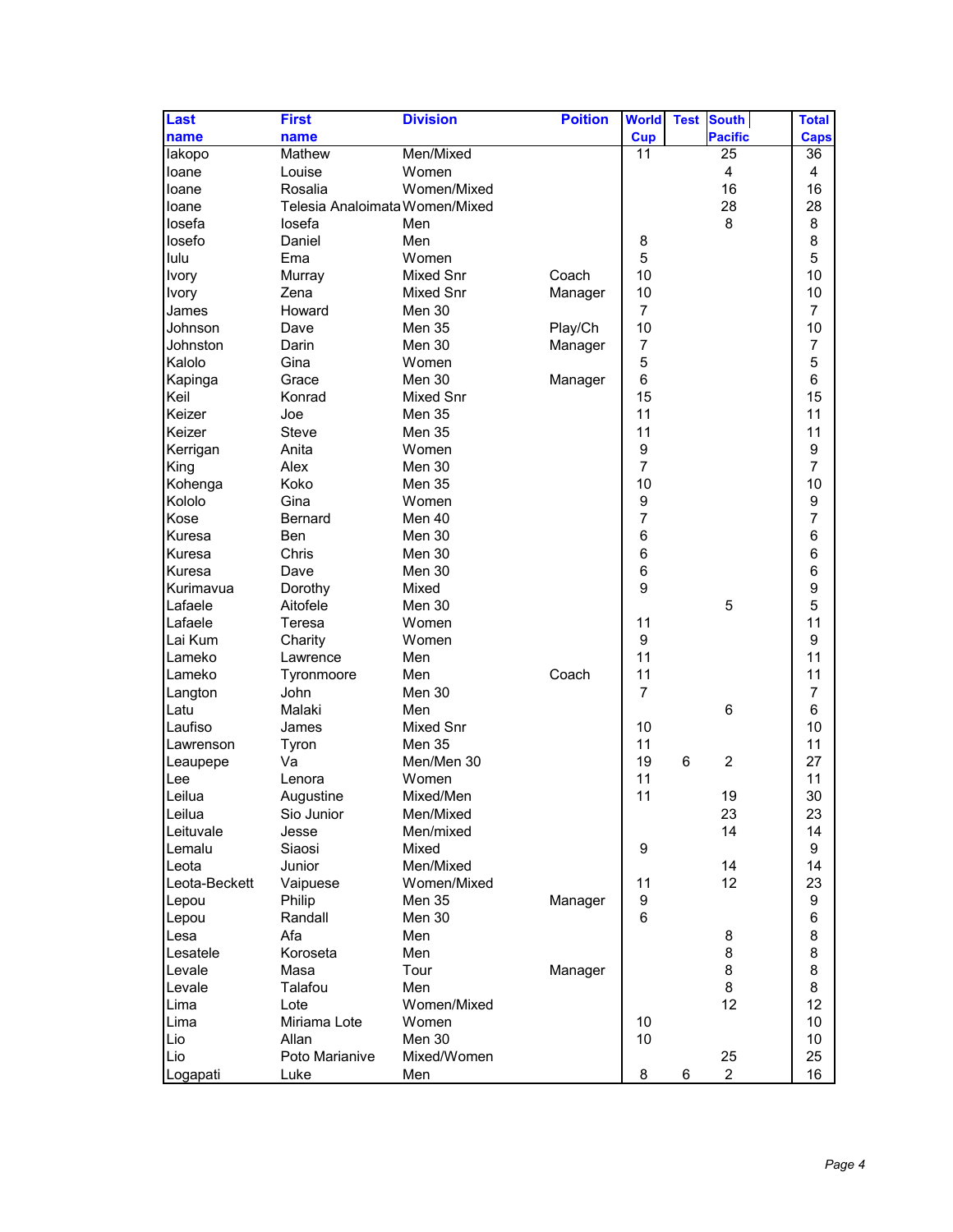| Last            | <b>First</b>    | <b>Division</b>          | <b>Poition</b> | <b>World</b>     | <b>Test</b>    | <b>South</b>   | <b>Total</b>    |
|-----------------|-----------------|--------------------------|----------------|------------------|----------------|----------------|-----------------|
| name            | name            |                          |                | <b>Cup</b>       |                | <b>Pacific</b> | <b>Caps</b>     |
| Logopati        | Lane            | Men                      |                |                  | $\overline{6}$ | $\overline{2}$ | 8               |
| Logopati        | Zane            | Men                      |                | 8                |                |                | 8               |
| Lole            | Imafana         | Men                      |                | 8                |                |                | 8               |
| Lotham          | Selise          | Men 30                   |                | $\overline{7}$   |                |                | $\overline{7}$  |
| Lotu-liga       | <b>Brigitta</b> | Women/Mixed              |                | 18               |                |                | 18              |
| Lui             | Siosina         | Women/Mixed              |                |                  |                | 11             | 11              |
| Maeata'anoa     | Esera           | Men 30                   |                | 6                |                |                | 6               |
| Maeata'anoa     | Filipo          | Men 30                   |                | 13               |                |                | 13              |
| Mafoe           | Ekuini          | Mixed                    |                | 9                | 6              | $\overline{c}$ | 17              |
| Mafoe           | James           | Men 35/40                |                | 16               |                |                | 16              |
| Mafoe           | Joseph          | Mixed                    |                | 9                | 6              | $\overline{2}$ | 17              |
| Magele          | Vao             | Women                    |                | 5                |                |                | 5               |
| Malesala        | Laumata         | Men/Mixed                |                | 11               |                | 15             | 26              |
| Malifa          | Willie          | Men                      |                | 10               |                |                | 10              |
| Malu            | Malu            | Mixed                    |                |                  |                | $\overline{7}$ | $\overline{7}$  |
| Mamoe           | <b>Trinity</b>  | Mixed                    |                | 11               |                |                | 11              |
| Mano            | Leuli           | Men 30                   |                | $\overline{7}$   |                |                | 7               |
| Manu            | Sam             | Mixed Snr                |                | 10               |                |                | 10              |
| Manula          | Matthew         | Men                      |                |                  |                | 6              | 6               |
| Mariner         | George          | Mixed/Men30              | Ch/Play        |                  |                | 10             | 10              |
| Marsh           | Susie           | Women                    |                |                  | 6              | $\overline{c}$ | 8               |
| Matafeo         | Fomai           | Mixed                    |                |                  |                | $\overline{7}$ | $\overline{7}$  |
| Matai'a         | William         | <b>Mixed Snr</b>         |                | 10               |                |                | 10              |
| Matau           | Saunda          | Mixed Snr                |                | 8                |                |                | 8               |
| Mauala          | Winnie          | Women/Mixed              |                |                  |                | 23             | 23              |
| <b>McCamish</b> | Jacinta         | Mixed Snr                |                | 8                |                |                | 8               |
| <b>McCamish</b> | Max             | Women 27/Mixed Snr Coach |                | 17               |                |                | 17              |
| Meleisea        | Anna            | Women                    |                | 9                |                |                | 9               |
| Meleisea        | Lorna           | Women                    |                |                  | 6              | $\overline{2}$ | 8               |
| Melville        | Kevin           | Men 30                   |                | $\overline{7}$   |                |                | 7               |
| Meredith        | Albert          | Men                      |                | 9                |                |                | 9               |
| Meredith        | Arnold          | Men                      |                | 11               |                | 6              | 17              |
| Metai           | Rita            | Women/Mixed              |                |                  |                | 20             | 20              |
| Mika            | Loleisio        | Men 35/Mixed Snr         |                | 20               |                |                | 20              |
| Mikaele         | Alex            | Men/Mixed                |                | 11               |                | 13             | 24              |
| Mila            | Harry           | Men                      |                |                  |                | 8              | 8               |
| Misili          | Seifono         | Women/Mixed              |                | 10               |                | 9              | 19              |
| Moyer           | Dorothy         | Mixed                    |                | 11               |                |                | 11              |
| Muagututi'a     | Christopher     | Men 30                   |                | 7                |                |                | 7               |
| Muaiava         | Frank           | Mixed                    |                | $\boldsymbol{9}$ |                |                | 9               |
| Muaiava         | Ina             | Mixed                    |                | $\boldsymbol{9}$ | 6              | $\overline{c}$ | 17              |
| Muliaga         | Geoff           | Men                      |                | $\boldsymbol{9}$ |                |                | 9               |
| Mulipola        | Frank           | Mixed                    |                | $\overline{7}$   | 6              | $\overline{2}$ | 15              |
| Mulipola        | John            | Mixed/Men 30             |                | 17               |                |                | 17              |
| Nacewa          | Dorethy         | Mixed                    |                |                  | 6              | $\overline{c}$ | 8               |
| Nao'upu         | Toso            | Mixed                    |                | 16               | 6              | $\overline{2}$ | 24              |
| Naseri          | Margaret        | Women                    |                |                  | 6              | $\overline{c}$ | 8               |
| Naseri          | Setu            | Men                      |                | 8                | $6\phantom{1}$ | $\overline{2}$ | 16              |
| Nelson          | Eleanor         | Mixed Snr                |                | 8                |                |                | 8               |
| Neru            | Sopati          | Mixed Snr                |                | 18               |                |                | 18              |
| Ngapuka         | Ngapuka         | Men                      |                | 19               |                |                | 19              |
| Nomani          | Mina            | Mixed                    |                | $\overline{7}$   | 6              | $\overline{c}$ | 15              |
| Nomani          | <b>Nico</b>     | Men/Men 30               |                | 19               |                |                | 19              |
| Numauga         | Teio            | <b>Men 35</b>            |                | 10 <sup>1</sup>  |                |                | 10 <sup>1</sup> |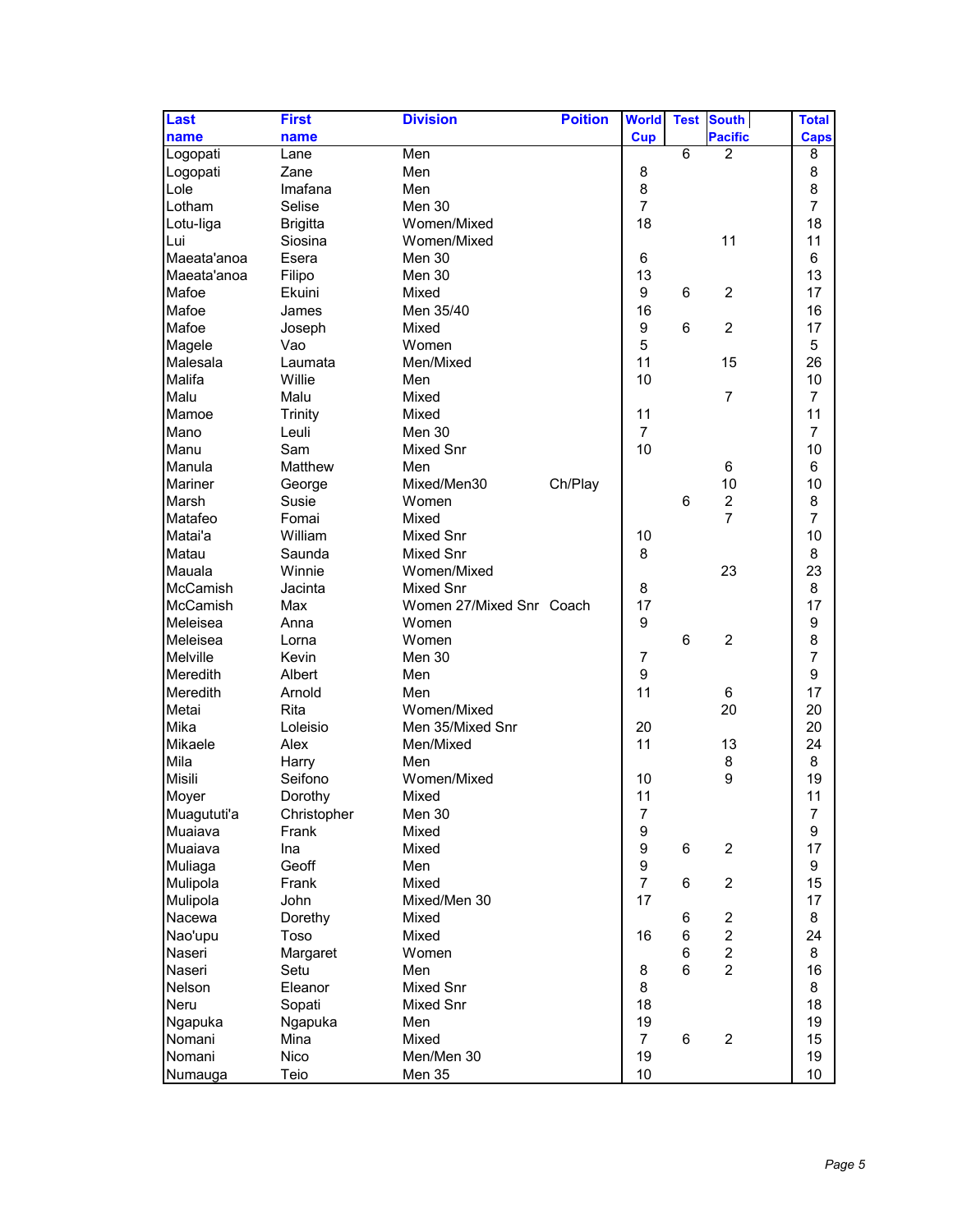| <b>Pacific</b><br><b>Cup</b><br>name<br>name<br><b>Caps</b><br>Men 30/40<br>Ch/Play<br>O'Neill<br>13<br>Gary<br>13<br>Palaamo<br>Tia<br>Mixed Snr<br>8<br>8<br>11<br>Palamo<br>Pisi<br>11<br>Women<br>$\overline{7}$<br>Palupe<br>Alec<br>Mixed<br>$\overline{\mathbf{c}}$<br>15<br>6<br>$\overline{2}$<br>$6\phantom{1}$<br>Pao<br>8<br>Haisley<br>Men<br>11<br>Papalii<br>11<br>Mixed<br>Barry<br>$\boldsymbol{9}$<br>9<br>Papalii<br>Christine<br>Women 27<br>$\boldsymbol{9}$<br>9<br>Papalii<br>Lei<br>Women 27<br>$\overline{7}$<br>Papalii<br>Michael<br>Mixed<br>$\overline{7}$<br>$\overline{7}$<br>Papalii<br>Poutoa<br>Men 30<br>$\overline{7}$<br>Paris<br>8<br>16<br>$\overline{c}$<br>David<br>Men<br>6<br>$\overline{7}$<br>Patelesio<br>$\overline{7}$<br>Helen<br>Mixed<br>9<br>17<br>Pati<br>6<br>$\boldsymbol{2}$<br><b>Brenda</b><br>Women<br>5<br>5<br>Patolo<br>Ilalio<br>Men 30<br>10<br>Patrick<br>Tai<br>10<br>Men 35<br>Patterson<br>10<br>10<br>Men 35<br>James<br>Paul<br>$\overline{7}$<br>$\overline{7}$<br>Philp<br>Men 30<br>$\mathbf 5$<br>Peace<br>5<br>Clara<br>Women<br>$\overline{7}$<br>Penn<br>Mixed<br>$\overline{7}$<br>Henry<br>11<br>11<br>Pereira<br>Ake<br>Women/Mixed<br>Pereira<br>10<br>10<br>Lionel<br>Men 30<br>Perese<br>$\overline{7}$<br>$\overline{7}$<br>Men 30<br>Amos<br>11<br>Perese<br>11<br>Mixed<br>Dave<br>11<br>Peresetene<br>25<br>36<br>Lipine Petaia<br>Men/Mixed<br>Peters<br>Clint<br>5<br>5<br>Mixed<br>Peters<br>14<br>14<br>Douglas<br>Men<br>Peters<br>Men 30<br>5<br>5<br>Lui<br>16<br>Peterson<br>Eddie<br>16<br>Men 35/40<br>Peterson<br>20<br>20<br>Joe<br>Men 35<br>$\boldsymbol{9}$<br>9<br>John<br>Peterson<br>Men 35<br>27<br>35<br>Peterson<br>6<br>$\overline{c}$<br>Kent<br>Men<br>5<br>$\mathbf 5$<br>Peyroux<br>Women<br>Rosa<br>$\overline{7}$<br>$\overline{7}$<br>Poching<br>Mila<br>Men 30<br>$\overline{7}$<br>$\overline{7}$<br>Poching<br>Men 30<br>Raymon<br>10<br>16<br>Pogi<br>Felicity<br>Women<br>6<br>5<br>5<br>Pogi<br>Ollie<br>Mixed<br>10<br>10<br>Pogi<br>Pauline<br>Women<br>Pogi<br>5<br>5<br>Mixed<br>Raymond<br>Coach<br>11<br>Potatau<br>Women<br>Sam<br>11<br>11<br>Pouono<br>Women/Mixed<br>11<br>Kamana |
|-----------------------------------------------------------------------------------------------------------------------------------------------------------------------------------------------------------------------------------------------------------------------------------------------------------------------------------------------------------------------------------------------------------------------------------------------------------------------------------------------------------------------------------------------------------------------------------------------------------------------------------------------------------------------------------------------------------------------------------------------------------------------------------------------------------------------------------------------------------------------------------------------------------------------------------------------------------------------------------------------------------------------------------------------------------------------------------------------------------------------------------------------------------------------------------------------------------------------------------------------------------------------------------------------------------------------------------------------------------------------------------------------------------------------------------------------------------------------------------------------------------------------------------------------------------------------------------------------------------------------------------------------------------------------------------------------------------------------------------------------------------------------------------------------------------------------------------------------------------------------------------------------------------------------------------------------------------------------------------------------------------------------------------------------------------------------------------------------------------------------------------------------------------------------------------------------------------------------|
|                                                                                                                                                                                                                                                                                                                                                                                                                                                                                                                                                                                                                                                                                                                                                                                                                                                                                                                                                                                                                                                                                                                                                                                                                                                                                                                                                                                                                                                                                                                                                                                                                                                                                                                                                                                                                                                                                                                                                                                                                                                                                                                                                                                                                       |
|                                                                                                                                                                                                                                                                                                                                                                                                                                                                                                                                                                                                                                                                                                                                                                                                                                                                                                                                                                                                                                                                                                                                                                                                                                                                                                                                                                                                                                                                                                                                                                                                                                                                                                                                                                                                                                                                                                                                                                                                                                                                                                                                                                                                                       |
|                                                                                                                                                                                                                                                                                                                                                                                                                                                                                                                                                                                                                                                                                                                                                                                                                                                                                                                                                                                                                                                                                                                                                                                                                                                                                                                                                                                                                                                                                                                                                                                                                                                                                                                                                                                                                                                                                                                                                                                                                                                                                                                                                                                                                       |
|                                                                                                                                                                                                                                                                                                                                                                                                                                                                                                                                                                                                                                                                                                                                                                                                                                                                                                                                                                                                                                                                                                                                                                                                                                                                                                                                                                                                                                                                                                                                                                                                                                                                                                                                                                                                                                                                                                                                                                                                                                                                                                                                                                                                                       |
|                                                                                                                                                                                                                                                                                                                                                                                                                                                                                                                                                                                                                                                                                                                                                                                                                                                                                                                                                                                                                                                                                                                                                                                                                                                                                                                                                                                                                                                                                                                                                                                                                                                                                                                                                                                                                                                                                                                                                                                                                                                                                                                                                                                                                       |
|                                                                                                                                                                                                                                                                                                                                                                                                                                                                                                                                                                                                                                                                                                                                                                                                                                                                                                                                                                                                                                                                                                                                                                                                                                                                                                                                                                                                                                                                                                                                                                                                                                                                                                                                                                                                                                                                                                                                                                                                                                                                                                                                                                                                                       |
|                                                                                                                                                                                                                                                                                                                                                                                                                                                                                                                                                                                                                                                                                                                                                                                                                                                                                                                                                                                                                                                                                                                                                                                                                                                                                                                                                                                                                                                                                                                                                                                                                                                                                                                                                                                                                                                                                                                                                                                                                                                                                                                                                                                                                       |
|                                                                                                                                                                                                                                                                                                                                                                                                                                                                                                                                                                                                                                                                                                                                                                                                                                                                                                                                                                                                                                                                                                                                                                                                                                                                                                                                                                                                                                                                                                                                                                                                                                                                                                                                                                                                                                                                                                                                                                                                                                                                                                                                                                                                                       |
|                                                                                                                                                                                                                                                                                                                                                                                                                                                                                                                                                                                                                                                                                                                                                                                                                                                                                                                                                                                                                                                                                                                                                                                                                                                                                                                                                                                                                                                                                                                                                                                                                                                                                                                                                                                                                                                                                                                                                                                                                                                                                                                                                                                                                       |
|                                                                                                                                                                                                                                                                                                                                                                                                                                                                                                                                                                                                                                                                                                                                                                                                                                                                                                                                                                                                                                                                                                                                                                                                                                                                                                                                                                                                                                                                                                                                                                                                                                                                                                                                                                                                                                                                                                                                                                                                                                                                                                                                                                                                                       |
|                                                                                                                                                                                                                                                                                                                                                                                                                                                                                                                                                                                                                                                                                                                                                                                                                                                                                                                                                                                                                                                                                                                                                                                                                                                                                                                                                                                                                                                                                                                                                                                                                                                                                                                                                                                                                                                                                                                                                                                                                                                                                                                                                                                                                       |
|                                                                                                                                                                                                                                                                                                                                                                                                                                                                                                                                                                                                                                                                                                                                                                                                                                                                                                                                                                                                                                                                                                                                                                                                                                                                                                                                                                                                                                                                                                                                                                                                                                                                                                                                                                                                                                                                                                                                                                                                                                                                                                                                                                                                                       |
|                                                                                                                                                                                                                                                                                                                                                                                                                                                                                                                                                                                                                                                                                                                                                                                                                                                                                                                                                                                                                                                                                                                                                                                                                                                                                                                                                                                                                                                                                                                                                                                                                                                                                                                                                                                                                                                                                                                                                                                                                                                                                                                                                                                                                       |
|                                                                                                                                                                                                                                                                                                                                                                                                                                                                                                                                                                                                                                                                                                                                                                                                                                                                                                                                                                                                                                                                                                                                                                                                                                                                                                                                                                                                                                                                                                                                                                                                                                                                                                                                                                                                                                                                                                                                                                                                                                                                                                                                                                                                                       |
|                                                                                                                                                                                                                                                                                                                                                                                                                                                                                                                                                                                                                                                                                                                                                                                                                                                                                                                                                                                                                                                                                                                                                                                                                                                                                                                                                                                                                                                                                                                                                                                                                                                                                                                                                                                                                                                                                                                                                                                                                                                                                                                                                                                                                       |
|                                                                                                                                                                                                                                                                                                                                                                                                                                                                                                                                                                                                                                                                                                                                                                                                                                                                                                                                                                                                                                                                                                                                                                                                                                                                                                                                                                                                                                                                                                                                                                                                                                                                                                                                                                                                                                                                                                                                                                                                                                                                                                                                                                                                                       |
|                                                                                                                                                                                                                                                                                                                                                                                                                                                                                                                                                                                                                                                                                                                                                                                                                                                                                                                                                                                                                                                                                                                                                                                                                                                                                                                                                                                                                                                                                                                                                                                                                                                                                                                                                                                                                                                                                                                                                                                                                                                                                                                                                                                                                       |
|                                                                                                                                                                                                                                                                                                                                                                                                                                                                                                                                                                                                                                                                                                                                                                                                                                                                                                                                                                                                                                                                                                                                                                                                                                                                                                                                                                                                                                                                                                                                                                                                                                                                                                                                                                                                                                                                                                                                                                                                                                                                                                                                                                                                                       |
|                                                                                                                                                                                                                                                                                                                                                                                                                                                                                                                                                                                                                                                                                                                                                                                                                                                                                                                                                                                                                                                                                                                                                                                                                                                                                                                                                                                                                                                                                                                                                                                                                                                                                                                                                                                                                                                                                                                                                                                                                                                                                                                                                                                                                       |
|                                                                                                                                                                                                                                                                                                                                                                                                                                                                                                                                                                                                                                                                                                                                                                                                                                                                                                                                                                                                                                                                                                                                                                                                                                                                                                                                                                                                                                                                                                                                                                                                                                                                                                                                                                                                                                                                                                                                                                                                                                                                                                                                                                                                                       |
|                                                                                                                                                                                                                                                                                                                                                                                                                                                                                                                                                                                                                                                                                                                                                                                                                                                                                                                                                                                                                                                                                                                                                                                                                                                                                                                                                                                                                                                                                                                                                                                                                                                                                                                                                                                                                                                                                                                                                                                                                                                                                                                                                                                                                       |
|                                                                                                                                                                                                                                                                                                                                                                                                                                                                                                                                                                                                                                                                                                                                                                                                                                                                                                                                                                                                                                                                                                                                                                                                                                                                                                                                                                                                                                                                                                                                                                                                                                                                                                                                                                                                                                                                                                                                                                                                                                                                                                                                                                                                                       |
|                                                                                                                                                                                                                                                                                                                                                                                                                                                                                                                                                                                                                                                                                                                                                                                                                                                                                                                                                                                                                                                                                                                                                                                                                                                                                                                                                                                                                                                                                                                                                                                                                                                                                                                                                                                                                                                                                                                                                                                                                                                                                                                                                                                                                       |
|                                                                                                                                                                                                                                                                                                                                                                                                                                                                                                                                                                                                                                                                                                                                                                                                                                                                                                                                                                                                                                                                                                                                                                                                                                                                                                                                                                                                                                                                                                                                                                                                                                                                                                                                                                                                                                                                                                                                                                                                                                                                                                                                                                                                                       |
|                                                                                                                                                                                                                                                                                                                                                                                                                                                                                                                                                                                                                                                                                                                                                                                                                                                                                                                                                                                                                                                                                                                                                                                                                                                                                                                                                                                                                                                                                                                                                                                                                                                                                                                                                                                                                                                                                                                                                                                                                                                                                                                                                                                                                       |
|                                                                                                                                                                                                                                                                                                                                                                                                                                                                                                                                                                                                                                                                                                                                                                                                                                                                                                                                                                                                                                                                                                                                                                                                                                                                                                                                                                                                                                                                                                                                                                                                                                                                                                                                                                                                                                                                                                                                                                                                                                                                                                                                                                                                                       |
|                                                                                                                                                                                                                                                                                                                                                                                                                                                                                                                                                                                                                                                                                                                                                                                                                                                                                                                                                                                                                                                                                                                                                                                                                                                                                                                                                                                                                                                                                                                                                                                                                                                                                                                                                                                                                                                                                                                                                                                                                                                                                                                                                                                                                       |
|                                                                                                                                                                                                                                                                                                                                                                                                                                                                                                                                                                                                                                                                                                                                                                                                                                                                                                                                                                                                                                                                                                                                                                                                                                                                                                                                                                                                                                                                                                                                                                                                                                                                                                                                                                                                                                                                                                                                                                                                                                                                                                                                                                                                                       |
|                                                                                                                                                                                                                                                                                                                                                                                                                                                                                                                                                                                                                                                                                                                                                                                                                                                                                                                                                                                                                                                                                                                                                                                                                                                                                                                                                                                                                                                                                                                                                                                                                                                                                                                                                                                                                                                                                                                                                                                                                                                                                                                                                                                                                       |
|                                                                                                                                                                                                                                                                                                                                                                                                                                                                                                                                                                                                                                                                                                                                                                                                                                                                                                                                                                                                                                                                                                                                                                                                                                                                                                                                                                                                                                                                                                                                                                                                                                                                                                                                                                                                                                                                                                                                                                                                                                                                                                                                                                                                                       |
|                                                                                                                                                                                                                                                                                                                                                                                                                                                                                                                                                                                                                                                                                                                                                                                                                                                                                                                                                                                                                                                                                                                                                                                                                                                                                                                                                                                                                                                                                                                                                                                                                                                                                                                                                                                                                                                                                                                                                                                                                                                                                                                                                                                                                       |
|                                                                                                                                                                                                                                                                                                                                                                                                                                                                                                                                                                                                                                                                                                                                                                                                                                                                                                                                                                                                                                                                                                                                                                                                                                                                                                                                                                                                                                                                                                                                                                                                                                                                                                                                                                                                                                                                                                                                                                                                                                                                                                                                                                                                                       |
|                                                                                                                                                                                                                                                                                                                                                                                                                                                                                                                                                                                                                                                                                                                                                                                                                                                                                                                                                                                                                                                                                                                                                                                                                                                                                                                                                                                                                                                                                                                                                                                                                                                                                                                                                                                                                                                                                                                                                                                                                                                                                                                                                                                                                       |
|                                                                                                                                                                                                                                                                                                                                                                                                                                                                                                                                                                                                                                                                                                                                                                                                                                                                                                                                                                                                                                                                                                                                                                                                                                                                                                                                                                                                                                                                                                                                                                                                                                                                                                                                                                                                                                                                                                                                                                                                                                                                                                                                                                                                                       |
|                                                                                                                                                                                                                                                                                                                                                                                                                                                                                                                                                                                                                                                                                                                                                                                                                                                                                                                                                                                                                                                                                                                                                                                                                                                                                                                                                                                                                                                                                                                                                                                                                                                                                                                                                                                                                                                                                                                                                                                                                                                                                                                                                                                                                       |
|                                                                                                                                                                                                                                                                                                                                                                                                                                                                                                                                                                                                                                                                                                                                                                                                                                                                                                                                                                                                                                                                                                                                                                                                                                                                                                                                                                                                                                                                                                                                                                                                                                                                                                                                                                                                                                                                                                                                                                                                                                                                                                                                                                                                                       |
|                                                                                                                                                                                                                                                                                                                                                                                                                                                                                                                                                                                                                                                                                                                                                                                                                                                                                                                                                                                                                                                                                                                                                                                                                                                                                                                                                                                                                                                                                                                                                                                                                                                                                                                                                                                                                                                                                                                                                                                                                                                                                                                                                                                                                       |
|                                                                                                                                                                                                                                                                                                                                                                                                                                                                                                                                                                                                                                                                                                                                                                                                                                                                                                                                                                                                                                                                                                                                                                                                                                                                                                                                                                                                                                                                                                                                                                                                                                                                                                                                                                                                                                                                                                                                                                                                                                                                                                                                                                                                                       |
|                                                                                                                                                                                                                                                                                                                                                                                                                                                                                                                                                                                                                                                                                                                                                                                                                                                                                                                                                                                                                                                                                                                                                                                                                                                                                                                                                                                                                                                                                                                                                                                                                                                                                                                                                                                                                                                                                                                                                                                                                                                                                                                                                                                                                       |
|                                                                                                                                                                                                                                                                                                                                                                                                                                                                                                                                                                                                                                                                                                                                                                                                                                                                                                                                                                                                                                                                                                                                                                                                                                                                                                                                                                                                                                                                                                                                                                                                                                                                                                                                                                                                                                                                                                                                                                                                                                                                                                                                                                                                                       |
|                                                                                                                                                                                                                                                                                                                                                                                                                                                                                                                                                                                                                                                                                                                                                                                                                                                                                                                                                                                                                                                                                                                                                                                                                                                                                                                                                                                                                                                                                                                                                                                                                                                                                                                                                                                                                                                                                                                                                                                                                                                                                                                                                                                                                       |
| Puleaga-leali'ifano George<br>Men 30<br>7<br>7                                                                                                                                                                                                                                                                                                                                                                                                                                                                                                                                                                                                                                                                                                                                                                                                                                                                                                                                                                                                                                                                                                                                                                                                                                                                                                                                                                                                                                                                                                                                                                                                                                                                                                                                                                                                                                                                                                                                                                                                                                                                                                                                                                        |
| 16<br>16<br>Purcell<br>Micahel<br>Men 35/40                                                                                                                                                                                                                                                                                                                                                                                                                                                                                                                                                                                                                                                                                                                                                                                                                                                                                                                                                                                                                                                                                                                                                                                                                                                                                                                                                                                                                                                                                                                                                                                                                                                                                                                                                                                                                                                                                                                                                                                                                                                                                                                                                                           |
| 9<br>Purcell<br>Renee<br>Women<br>9                                                                                                                                                                                                                                                                                                                                                                                                                                                                                                                                                                                                                                                                                                                                                                                                                                                                                                                                                                                                                                                                                                                                                                                                                                                                                                                                                                                                                                                                                                                                                                                                                                                                                                                                                                                                                                                                                                                                                                                                                                                                                                                                                                                   |
| 11<br>11<br>Purcell<br>Sina<br>Mixed                                                                                                                                                                                                                                                                                                                                                                                                                                                                                                                                                                                                                                                                                                                                                                                                                                                                                                                                                                                                                                                                                                                                                                                                                                                                                                                                                                                                                                                                                                                                                                                                                                                                                                                                                                                                                                                                                                                                                                                                                                                                                                                                                                                  |
| 5<br>Purcell<br>Women<br>5<br>Tanya                                                                                                                                                                                                                                                                                                                                                                                                                                                                                                                                                                                                                                                                                                                                                                                                                                                                                                                                                                                                                                                                                                                                                                                                                                                                                                                                                                                                                                                                                                                                                                                                                                                                                                                                                                                                                                                                                                                                                                                                                                                                                                                                                                                   |
| 11<br>25<br>Michael<br>Mixed/Men<br>14<br>Rasmussen                                                                                                                                                                                                                                                                                                                                                                                                                                                                                                                                                                                                                                                                                                                                                                                                                                                                                                                                                                                                                                                                                                                                                                                                                                                                                                                                                                                                                                                                                                                                                                                                                                                                                                                                                                                                                                                                                                                                                                                                                                                                                                                                                                   |
| Coach<br>9<br>Redman<br>$\overline{2}$<br>17<br>Greg<br>Women<br>6                                                                                                                                                                                                                                                                                                                                                                                                                                                                                                                                                                                                                                                                                                                                                                                                                                                                                                                                                                                                                                                                                                                                                                                                                                                                                                                                                                                                                                                                                                                                                                                                                                                                                                                                                                                                                                                                                                                                                                                                                                                                                                                                                    |
| Redman<br>Rachael<br>Women<br>9<br>9                                                                                                                                                                                                                                                                                                                                                                                                                                                                                                                                                                                                                                                                                                                                                                                                                                                                                                                                                                                                                                                                                                                                                                                                                                                                                                                                                                                                                                                                                                                                                                                                                                                                                                                                                                                                                                                                                                                                                                                                                                                                                                                                                                                  |
| $\overline{2}$<br>8<br>Redman<br>Tania<br>Mixed<br>6                                                                                                                                                                                                                                                                                                                                                                                                                                                                                                                                                                                                                                                                                                                                                                                                                                                                                                                                                                                                                                                                                                                                                                                                                                                                                                                                                                                                                                                                                                                                                                                                                                                                                                                                                                                                                                                                                                                                                                                                                                                                                                                                                                  |
| 11<br>11<br>Redmond<br>Rachael<br>Women                                                                                                                                                                                                                                                                                                                                                                                                                                                                                                                                                                                                                                                                                                                                                                                                                                                                                                                                                                                                                                                                                                                                                                                                                                                                                                                                                                                                                                                                                                                                                                                                                                                                                                                                                                                                                                                                                                                                                                                                                                                                                                                                                                               |
| 9<br>Retzlaff<br>Denise<br>Women 27<br>9                                                                                                                                                                                                                                                                                                                                                                                                                                                                                                                                                                                                                                                                                                                                                                                                                                                                                                                                                                                                                                                                                                                                                                                                                                                                                                                                                                                                                                                                                                                                                                                                                                                                                                                                                                                                                                                                                                                                                                                                                                                                                                                                                                              |
| Reuelu<br>11<br>11<br>Lola<br>Women                                                                                                                                                                                                                                                                                                                                                                                                                                                                                                                                                                                                                                                                                                                                                                                                                                                                                                                                                                                                                                                                                                                                                                                                                                                                                                                                                                                                                                                                                                                                                                                                                                                                                                                                                                                                                                                                                                                                                                                                                                                                                                                                                                                   |
| 11<br>Reuelu<br>Lorene<br>Women<br>11                                                                                                                                                                                                                                                                                                                                                                                                                                                                                                                                                                                                                                                                                                                                                                                                                                                                                                                                                                                                                                                                                                                                                                                                                                                                                                                                                                                                                                                                                                                                                                                                                                                                                                                                                                                                                                                                                                                                                                                                                                                                                                                                                                                 |
| 33<br>Ahki<br>Mixed/Men<br>33<br>Reupena                                                                                                                                                                                                                                                                                                                                                                                                                                                                                                                                                                                                                                                                                                                                                                                                                                                                                                                                                                                                                                                                                                                                                                                                                                                                                                                                                                                                                                                                                                                                                                                                                                                                                                                                                                                                                                                                                                                                                                                                                                                                                                                                                                              |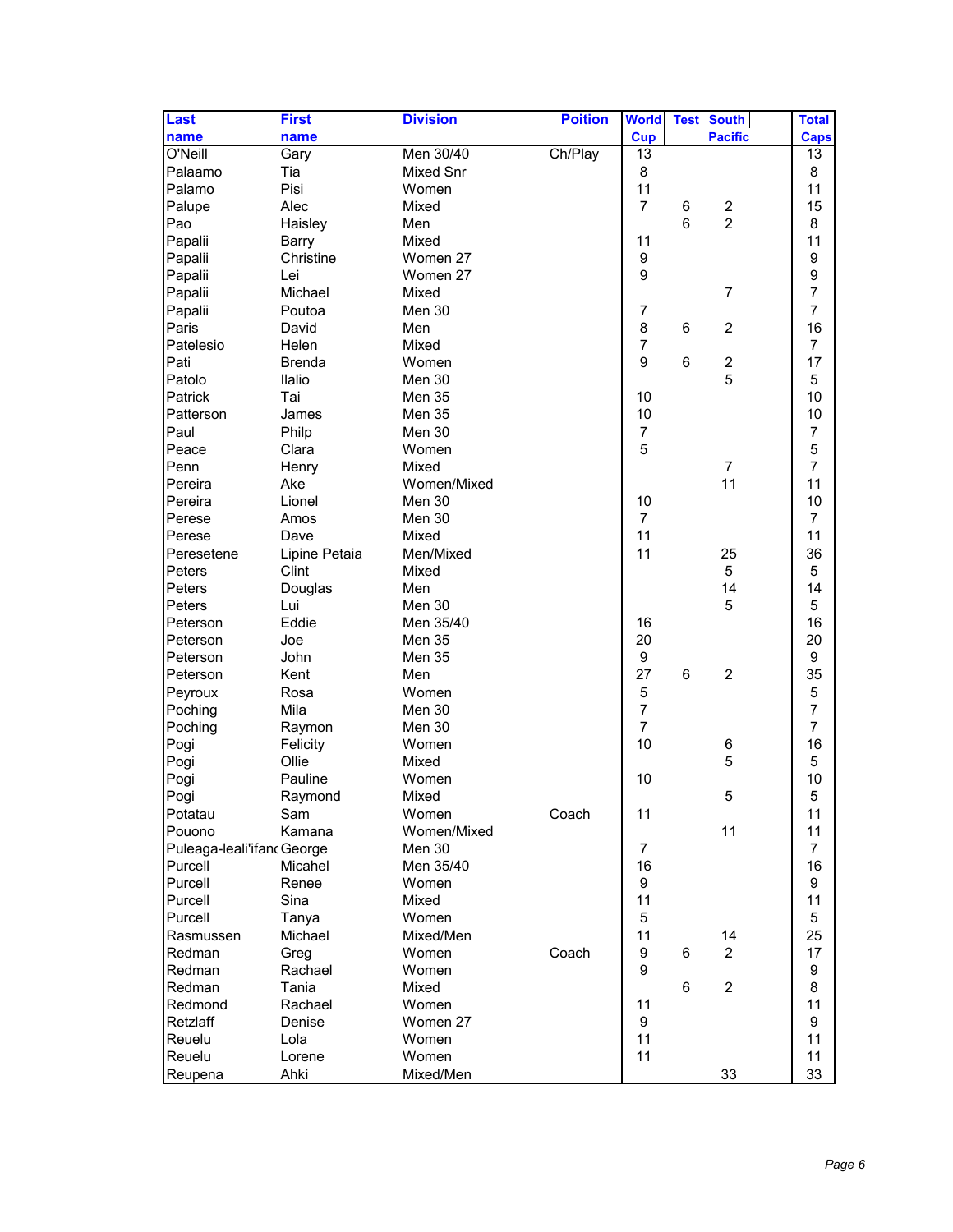| Last           | <b>First</b>             | <b>Division</b>  | <b>Poition</b> | <b>World</b>   | <b>Test</b><br><b>South</b>  | <b>Total</b>   |
|----------------|--------------------------|------------------|----------------|----------------|------------------------------|----------------|
| name           | name                     |                  |                | Cup            | <b>Pacific</b>               | <b>Caps</b>    |
| Reupena        | Rasmus                   | Women            | Manager        |                | 4                            | 4              |
| Reupena        | Raymond                  | Mixed            | Coach          | 11             |                              | 11             |
| Reupena        | Sabrina                  | Women            |                | 10             | $\,6$                        | 16             |
| Rihari         | Donavon                  | Mixed            |                | 9              |                              | 9              |
| Roache         | <b>Barbara</b>           | Women            | Men Mgr        | 13             |                              | 13             |
| Roma           | Ameperosa                | Men              |                |                | 14                           | 14             |
| Roma           | Diana                    | Women/Mixed      |                |                | 16                           | 16             |
| Ryan           | Elijah                   | Men/Mixed        |                |                | 8                            | 8              |
| Ryan           | Nathan                   | Men              | Ass Coach      | 11             |                              | 11             |
| Saaga          | Junior                   | Mixed Snr/Men 30 |                | 8              | 5                            | 13             |
| Saaga          | Trevor                   | Men 30           |                |                | 5                            | 5              |
| Safiti         | Waha                     | Men 35           |                | 11             |                              | 11             |
| Sala           | Margaret                 | Mixed            |                |                | 5                            | 5              |
| Sale           | Alex                     | Men 30           |                | 14             |                              | 14             |
| Sale           | Fasitua                  | Men 30           |                | 10             |                              | 10             |
| Salele'a       | Raphael                  | Mixed            |                | 9              |                              | 9              |
| Samuelu        | Tasmania                 | Mixed/Women      |                |                | 44                           | 44             |
| Sang Yum       | Tony                     | Men 30           |                | $\overline{7}$ |                              | $\overline{7}$ |
| Sangyum        | Michael                  | Men              |                | 9              |                              | 9              |
| Sapatu         | Fiona                    | Women/Mixed      |                |                | 24                           | 24             |
| Sauau          | Latoga                   | Men 40           |                | 7              |                              | $\overline{7}$ |
| Saumasi        | Saulo                    | Men              |                | 10             |                              | 10             |
| Sauni          | Anipale                  | Men 30           |                | $\overline{7}$ |                              | $\overline{7}$ |
| Sauni          | Pale                     | Men 35/40        |                | 16             |                              | 16             |
| Schuster       | Anna Maria               | Women            |                | 10             | $\,6$                        | 16             |
| Schuster       | Robert                   | Mixed Snr        |                | 8              |                              | 8              |
| Setu           | Lancelot                 | Men 30           |                | 6              |                              | 6              |
| Setu           | Mary                     | Mixed            |                | $\overline{7}$ |                              | $\overline{7}$ |
| Setu           | Serena                   | Women            |                |                | $\overline{c}$<br>6          | 8              |
| Shirley        | Paul                     | Men              | Coach          | 17             | $\overline{2}$<br>6          | 25             |
| Sialapae       | Margaret Faapito         | Mixed            |                | 8              |                              | 8              |
| Sialapae       | Treighvaan               | Mixed            | Manager        | 11             |                              | 11             |
| Siaosi         | John                     | Men 35/40        |                | 16             |                              | 16             |
| Siaosi         | Mark                     | Men 30           |                | $\overline{7}$ |                              | 7              |
| Sileli-Oburn   | Christina                | Women            |                | 9              |                              | 9              |
| Sio            | Felicity                 | Women            |                |                | 6<br>$\overline{c}$          | 8              |
| Sio            | Nina                     | Women 27         |                | 9              |                              | 9              |
| Siulepa        | Nikki                    | Mixed            |                | 9              | 6<br>$\overline{2}$          | 17             |
| <b>Skelton</b> | Anges                    | Women            |                | 11             |                              | 11             |
| Solofa         | Celeste Faletaulup Women |                  |                | 10             | 7                            | 17             |
| Solofa         | Lupe                     | Women            |                |                | $\,6$                        | 6              |
| Solomona       | Denny                    | Men              |                | 9              |                              | 9              |
| Solomona       | Fritz                    | Men              |                | 19             |                              | 19             |
| Solomona       | Henry                    | Men              | Manager        | 10             |                              | 10             |
| Solomona       | Katerina                 | Women            |                | 16             | $\overline{\mathbf{c}}$<br>6 | 24             |
| Solomona       | Sina                     | Women            | Manager        |                | $\overline{c}$<br>6          | 8              |
| Spellman       | Morris                   | Men 35           |                | 11             |                              | 11             |
| Stanley        | Joe                      | <b>Men 30</b>    |                | 7              |                              | 7              |
| <b>Stewart</b> | Margaret                 | Women            |                | 9              |                              | 9              |
| <b>Stowers</b> | Anna                     | Mixed Snr        |                | 10             |                              | 10             |
| <b>Stowers</b> | James                    | Women            | Manager        | 5              |                              | 5              |
| <b>Stowers</b> | Kynan                    | Mixed            |                | 11             |                              | 11             |
| Strang         | Keith                    | Men 30           | Coach          | $\overline{7}$ |                              | 7              |
| Sua            | Mandria Ulberg           | Women            |                | 10             | 6                            | 16             |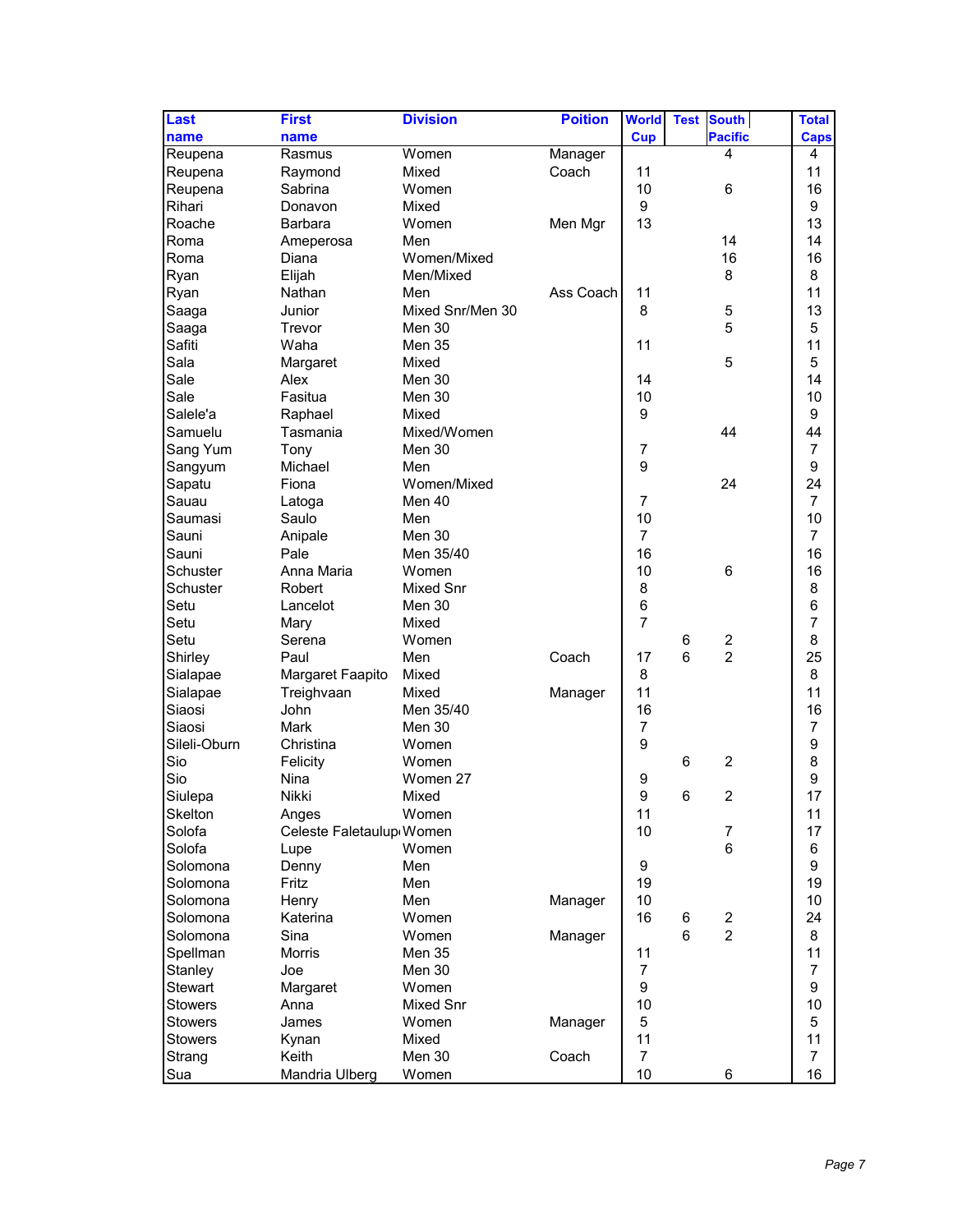| Last        | <b>First</b> | <b>Division</b>    | <b>Poition</b> | <b>World</b>     | <b>Test</b>    | <b>South</b>   | <b>Total</b>     |
|-------------|--------------|--------------------|----------------|------------------|----------------|----------------|------------------|
| name        | name         |                    |                | <b>Cup</b>       |                | <b>Pacific</b> | <b>Caps</b>      |
| Suamasi     | Nati         | Women              |                | 11               |                |                | 11               |
| Suilaepa    | Revilina     | Women 27           |                | 9                |                |                | 9                |
| Swan        | Delila       | Women 27           |                | 9                |                |                | 9                |
| Taateo      | Sherry       | Women              |                |                  |                | $\overline{4}$ | 4                |
| Tai         | David        | Men                |                | 8                | 6              |                | 14               |
| Taiaki      | J            | Women              | Ass Ch         |                  | $6\phantom{1}$ |                | 6                |
| Talamaivao  | Save         | Men                |                | 10               |                |                | 10               |
| Tallon      | Stanley      | Men 30             |                | 17               |                |                | 17               |
| Tallon      | Vernon       | Men 30             |                | 10               |                |                | 10               |
|             | Mark         |                    | Ch/Play        |                  |                | 13             | 13               |
| Tapusoa     |              | Men/Men 30         |                |                  |                |                |                  |
| Tapusoa     | Mathew       | Men 30             |                |                  |                | 5              | 5                |
| Tapusoa     | Sosefina     | Women              |                |                  |                | 4              | 4                |
| Tasilimu    | Anesi        | Men                |                |                  |                | 8              | 8                |
| Tatana      | Renee        | Women              | Manager        | 9                |                |                | 9                |
| Taumade     | Mose         | Men                | Manager        | 9                | 6              |                | 15               |
| Tauti       | Mark         | Mixed Snr          |                | 10               |                |                | 10               |
| Tautua      | losefa       | Mixed Snr          |                | 8                |                |                | 8                |
| Tavae       | Sose         | Women/Mixed        |                |                  |                | 11             | 11               |
| Tavui       | Ester        | Women 27           |                | 9                |                |                | 9                |
| Te Hira     | Phillipa     | Women              |                | 9                |                |                | 9                |
| Teika       | Mahuta       | Men                |                | 17               | 6              |                | 23               |
| Teo         | Ete          | Mixed              |                |                  |                | 5              | 5                |
| Tevita      | Faigame      | Men/Mixed          |                | 11               |                | 38             | 49               |
| Thompson    | Lara         | Mixed              |                |                  |                | $\overline{2}$ | $\overline{c}$   |
| Tiatia      | Maima        | Women              |                | 5                | 6              |                | 11               |
| Time        | Fualosa      | Women              |                | 9                |                |                | 9                |
| Toailoa     | Tila         | Men                |                | 8                | 6              |                | 14               |
| Tofa        | Afa          | Mixed              |                | 11               |                |                | 11               |
| Tofa        | Ali          | Men 30             |                | $\overline{7}$   |                |                | $\overline{7}$   |
| Tofa        | Frank        | Mixed              |                | 11               |                |                | 11               |
| Tofa        | Mau          | Men                |                | 10               |                |                | 10               |
| Tofa        | Tony         | Women/Mixed        | Coach/Ac       | 14               | $\,6$          |                | 20               |
| Tofilau     | lli          | Men 30             |                | 7                |                |                | 7                |
| Tofilau     | <b>Natu</b>  | Men 30             |                | $\overline{7}$   |                |                | $\overline{7}$   |
| Tofilau     | Peter        | Men 30             |                | 6                |                |                | 6                |
| Togiatoamai | Eteuati      | Men/Mixed          |                | 11               |                | 14             | 25               |
| Tolovaa     | Samoaautasi  | Men                |                | 11               |                | 8              | 19               |
| Tomai       | Jason        | Men 30             |                | 10               |                |                | 10               |
| Tomai       | Shane        | Men                |                | $\boldsymbol{9}$ |                |                | 9                |
| Tonu'u      | Ofisa        | Men 30             |                | 10               |                |                | 10               |
| Too         | Paul         | Mixed              |                |                  |                | $\overline{7}$ | $\overline{7}$   |
|             |              | Men 35             |                | 9                |                |                | 9                |
| To'oala     | Chang        |                    |                |                  |                |                | 6                |
| Toupou      | Songi        | Men                |                |                  | 6              |                |                  |
| Tuapola     | Salamo       | Mixed              |                | 9                |                |                | 9                |
| Tuapola     | Silene       | Women 27/Mixed Snr |                | 15               |                |                | 15               |
| Tuarae      | Mary         | Women              |                |                  | $\,6$          |                | 6                |
| Tuiala      | Sally        | Mixed              |                | 11               |                |                | 11               |
| Tuigamala   | Vaaiga       | Men                |                | 10               |                |                | 10               |
| Tuimavave   | John         | Men 30             |                | $\overline{7}$   |                |                | $\overline{7}$   |
| Tuivavelagi | Phillip      | Men                |                | 8                |                |                | 8                |
| Tukerangi   | Sifa         | Women 27           |                | $\boldsymbol{9}$ |                |                | 9                |
| Tulia       | Isaia        | Men 30             |                | $\overline{7}$   |                |                | $\boldsymbol{7}$ |
| Tupe        | Linoa        | Men 30             | Manager        | $\overline{7}$   |                |                | $\overline{7}$   |
| Tupou       | Vincent      | Women              | Manager        | 11               |                |                | 11               |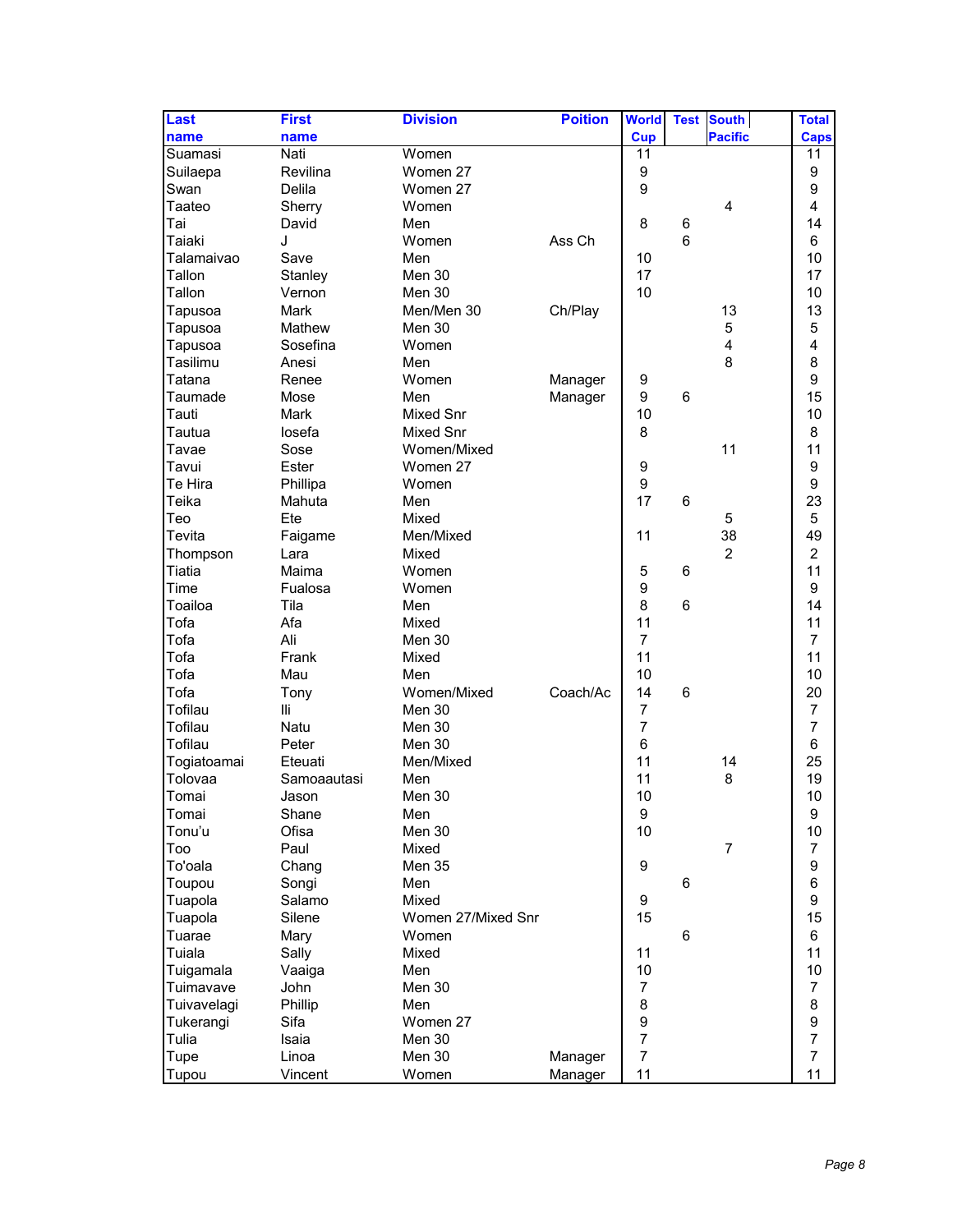| <b>Last</b> | <b>First</b> | <b>Division</b> | <b>Poition</b> | <b>World</b>   |                | <b>Test South</b> | <b>Total</b>   |
|-------------|--------------|-----------------|----------------|----------------|----------------|-------------------|----------------|
| name        | name         |                 |                | <b>Cup</b>     |                | <b>Pacific</b>    | <b>Caps</b>    |
| Tupu        | Hermine      | Mixed           |                | 11             |                |                   | 11             |
| Tupu        | Ricky        | Mixed           |                | 11             |                |                   | 11             |
| Tupuola     | Falani       | Men 30          |                |                |                | 5                 | 5              |
| Tusa        | lona         | Mixed           | Player/Ch      | 16             | 6              |                   | 22             |
| Tusa        | Karen        | Mixed           | Manager        | 7              |                |                   | $\overline{7}$ |
| Tutagalavao | Junior       | Mixed           | Coach          |                |                | $\overline{7}$    | $\overline{7}$ |
| Ulberg      | Fred         | Mixed           | Play/ Mgr      | 7              | 6              |                   | 13             |
| Va'afuauaga | Anna         | Women           |                |                | 6              |                   | $\,6$          |
| Va'afusuaga | Emil         | Mixed Snr       |                | 8              |                |                   | 8              |
| Va'afusuaga | Maria        | Women           |                | 14             | $6\phantom{1}$ |                   | 20             |
| Vaai        | Hobart       | Mixed/Women     | Manager        | 10             |                | $\overline{7}$    | 17             |
| Vaai        | Rapi Laauli  | Men/Mixed       |                | 11             |                | 37                | 48             |
| Vaeau       | Fiasili      | Women           |                |                |                | 4                 | 4              |
| Vai         | Donovan      | Mixed           |                |                | 6              |                   | $6\phantom{1}$ |
| Vaisuai     | Sione        | Mixed/Men 30    |                |                |                | 10                | 10             |
| Vasau       | April        | Women 27        |                | 9              |                |                   | 9              |
| Wallace     | Wayne        | Mixed           | Coach          | 11             |                |                   | 11             |
| Westerlund  | Harry        | Men 35/40       |                | 16             |                |                   | 16             |
| White       | Cathrine     | Women           |                | 11             |                |                   | 11             |
| Williams    | Eseta        | Mixed Snr       |                | 8              |                |                   | 8              |
| Williams    | Monique      | Mixed           |                | $\overline{7}$ |                |                   | $\overline{7}$ |
| Willimas    | Ivan         | Men             | Manager        | 11             |                |                   | 11             |
| Woodard     | Max          | Men 30          |                | $\overline{7}$ |                |                   | $\overline{7}$ |
| Yandall     | Eden         | Mixed/Women     |                | 10             |                | 12                | 22             |
| Yandall     | Peter        | Men 30/35       |                | 17             |                |                   | 17             |
| Yandall     | Wayne        | <b>Men 35</b>   |                | 11             |                |                   | 11             |

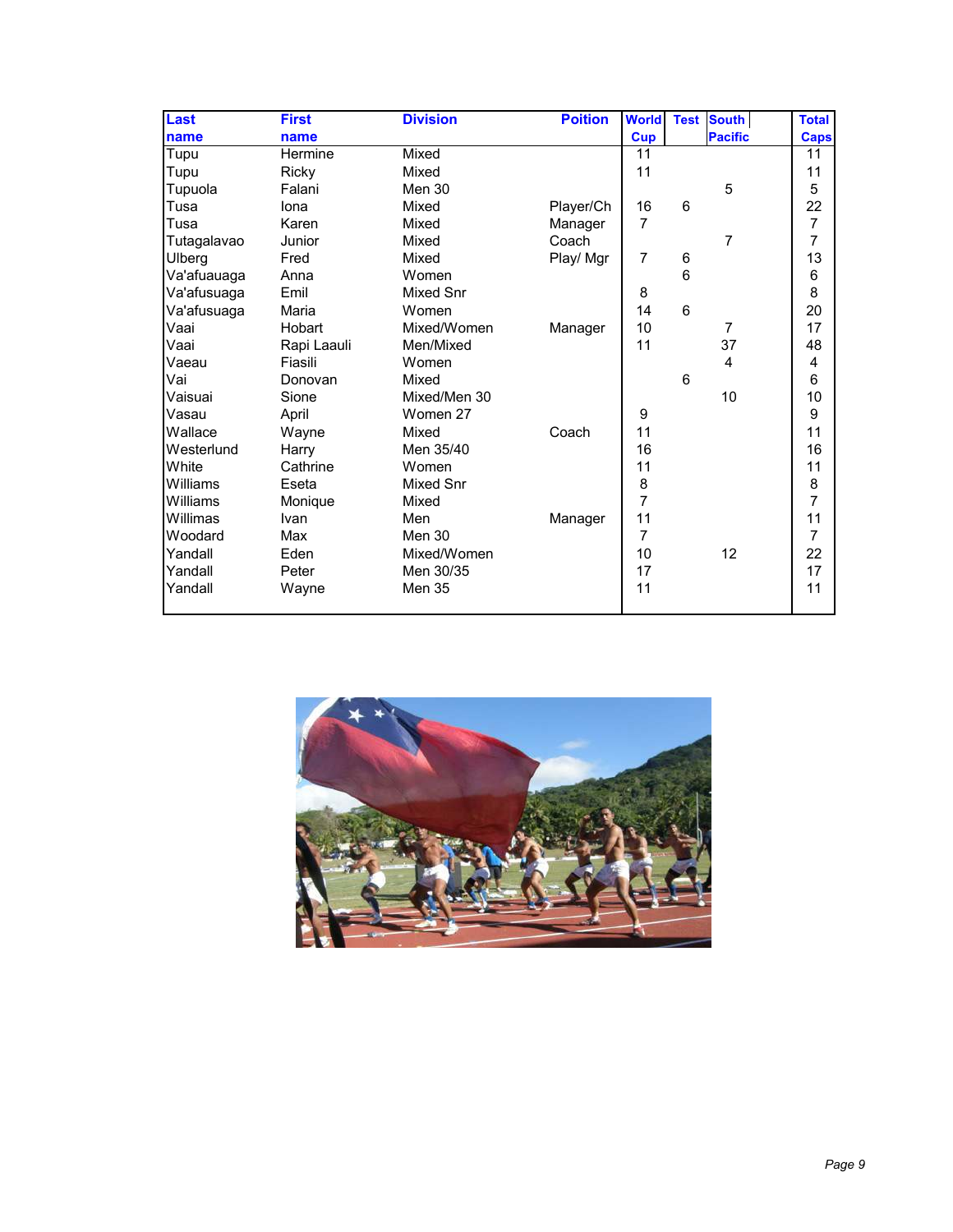### **World Cup Caps**

- 1988 Australia Men, Women, Mixed, Masters
- 1991 New Zealand Men Women, Mixed, M30, W27, M35
- 1995 USA Men Women, Mixed, M30, W27, M35
- 1997 Australia Men30, Women30, Mixed30, Men35, Men40
- 1999 Australia Men, Women, Mixed
- 1999 Australia Men30, Women30, Mixed30, Men35, Men40
- 2003 Japan Men, Women, Mixed, Men30, Men35
- 2007 South Africa Men, Women, Mixed
- 2007 South Africa Men30, Mixed30, Men35, Men40
- 2015 Coffs Harbour Men, Women, Mixed
- 2015 Coffs Harbour Women 27, Men30/35/40/50, Mixed Snr

|                                          | <b>Most World Cup Representative Caps</b> |                                     |         | 91       | 95          | 97 | 99           |          | 15 | <b>Total</b>   |
|------------------------------------------|-------------------------------------------|-------------------------------------|---------|----------|-------------|----|--------------|----------|----|----------------|
| <b>Burich</b><br>Peterson<br>Fa'amausili | Shelley<br>Kent<br>Samasoni               | Mixed/Men 30<br>Men<br>Mixed/Men 30 | Manager | 11<br>10 | 9           | 8  | 10<br>8<br>9 | 10       |    | 29<br>27<br>26 |
| Mika<br>Peterson                         | Loleisio<br>Joe                           | Men 35/Mixed Snr<br>Men 35          |         | 11       | 9           | 10 | 10           |          |    | 20<br>20       |
| Leaupepe<br>Ngapuka<br>Nomani            | Va<br>Ngapuka<br>Niko                     | Men/Men 30<br>Men<br>Men/Men 30     |         | 10       | 9<br>9<br>9 |    |              | 10<br>10 |    | 19<br>19<br>19 |
| Solomona                                 | Fritz                                     | Men                                 |         | 10       | 9           |    |              |          |    | 19             |

| <b>Last Name</b> | <b>First Name</b> | <b>Division</b>  | <b>Position</b> | 91             | 95              | 97 | 99 | 07 | 15 | <b>Total</b> |
|------------------|-------------------|------------------|-----------------|----------------|-----------------|----|----|----|----|--------------|
|                  |                   |                  |                 |                |                 |    |    |    |    |              |
| Abraham          | Junior            | <b>Men 35</b>    |                 |                |                 | 10 |    |    |    | 10           |
| Afiga            | Fred              | <b>Men 35</b>    |                 | 11             |                 |    |    |    |    | 11           |
| Afitu            | Liam              | Men 30           |                 |                |                 |    |    | 10 |    | 10           |
| Ah Ching         | Dorothy           | Women            |                 |                |                 |    |    |    | 10 | 10           |
| Ah Fook          | Adrian            | Men              |                 |                | 9               |    |    |    |    | 9            |
| Ah Kuoi          | Afi               | Men 30           | Co-Coach        | $\overline{7}$ |                 |    |    |    |    | 7            |
| Ah Kuoi          | Elizabeth         | Mixed            |                 | 11             |                 |    |    |    |    | 11           |
| Ah Kuoi          | Fale              | Men              |                 |                |                 |    | 8  |    |    | 8            |
| Ah Kuoi          | Fred              | <b>Men 35</b>    |                 | 11             |                 |    |    |    |    | 11           |
| Ah Kuoi          | Paul              | Mixed            |                 | 11             |                 |    |    |    |    | 11           |
| Ah Loo           | Mark              | Men              |                 | 10             |                 |    |    |    |    | 10           |
| Ahovelo          | Mesui             | Men              |                 |                | 9               |    |    |    |    | 9            |
| Ahovelo          | Petelo            | Men              |                 |                | 9               |    |    |    |    | 9            |
| Aiolupotea       | Alan              | Men              |                 |                |                 |    |    |    | 11 | 11           |
| Aiono Mu         | Tasi              | Men 30           |                 |                |                 |    | 7  |    |    | 7            |
| Ale              | Emile             | Men 40/Mixed Snr |                 |                |                 | 7  | 10 |    |    | 17           |
| Ale              | George            | Mixed/Men 30     |                 | 11             |                 |    | 7  |    |    | 18           |
| Ale              | Tauvale           | Women            |                 |                |                 |    | 9  |    |    | 9            |
| Amiatu           | Peter             | Men 30           |                 |                | $6\phantom{1}6$ |    |    |    |    | 6            |
| Anderson         | Chris             | Men 30           |                 | 7              |                 |    |    |    |    | 7            |
| Anderson         | Glenn             | Men 30           |                 |                | $\,6$           |    |    |    |    | 6            |
| Anderson         | Richard           | Men 35           |                 |                | $\overline{9}$  |    |    |    |    | 9            |
| Andrews          | Colin             | <b>Men 35</b>    | Coach           | 11             |                 |    |    |    |    | 11           |
| Aofia            | Darren            | Men              |                 |                |                 |    |    |    | 11 | 11           |
| Apelu            | Gabrielle         | Women            |                 |                |                 |    |    |    | 10 | 10           |
| Apelu            | George            | Men 30/35        |                 |                | 6               | 10 |    |    |    | 16           |
| Apelu            | Siaosi            | <b>Mixed Snr</b> |                 |                |                 |    | 10 |    |    | 10           |
| Aramoana         | Margaret          | Wom-27           |                 | 9              |                 |    |    |    |    | 9            |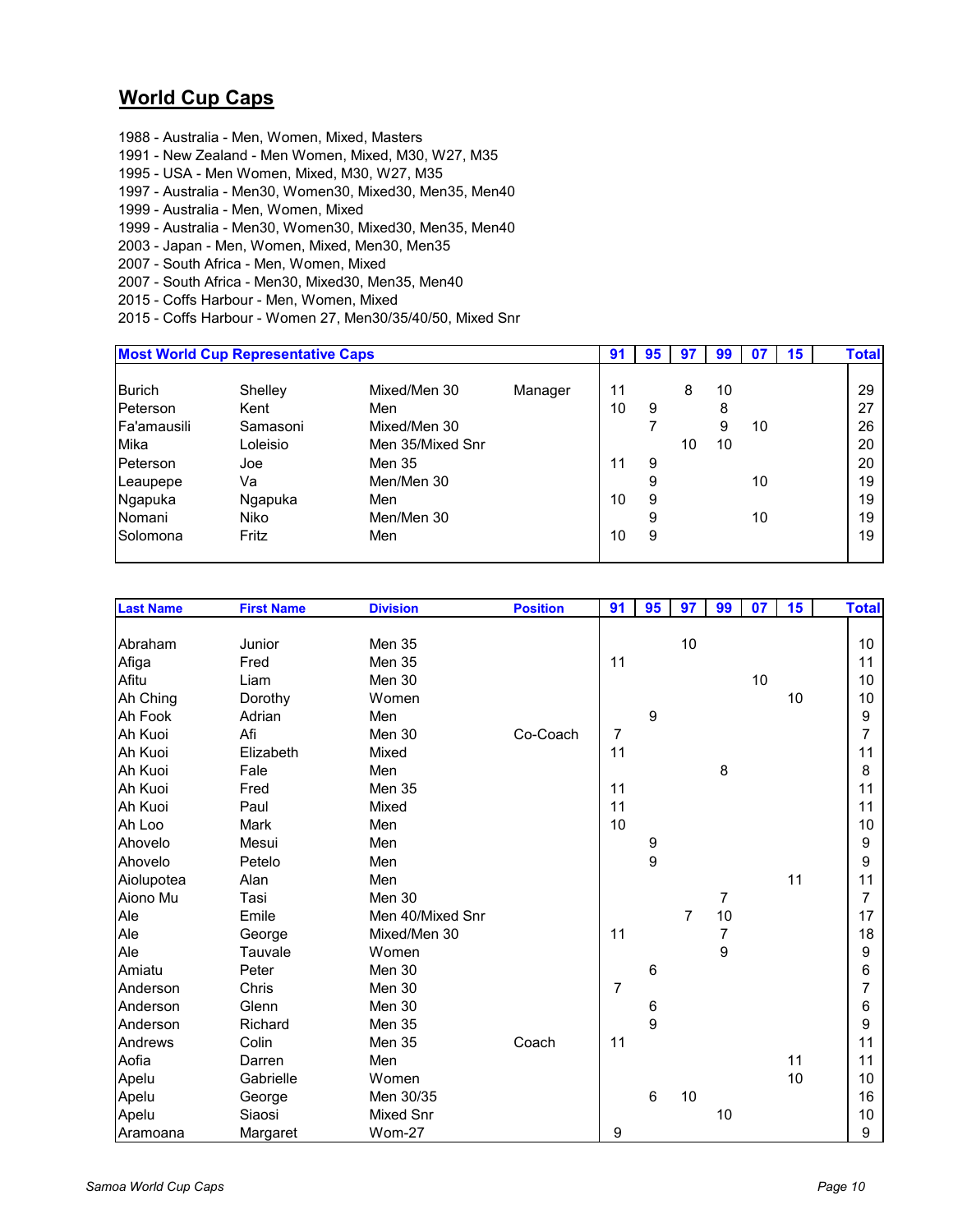| <b>Last Name</b> | <b>First Name</b>       | <b>Division</b>  | <b>Position</b> | 91               | 95               | 97               | 99             | 07 | 15             | <b>Total</b>   |
|------------------|-------------------------|------------------|-----------------|------------------|------------------|------------------|----------------|----|----------------|----------------|
| Atmore           | Graeme                  | Mixed            | Manager         | 11               |                  |                  |                |    |                | 11             |
| Aumatagi         | Wayne                   | Men 30           |                 | $\overline{7}$   |                  |                  |                |    |                | $\overline{7}$ |
| Auvaa            | Latafale                | Women            |                 |                  |                  |                  |                |    | 10             | 10             |
| Avaiki           | Luisa                   | Women            |                 |                  | 5                |                  |                |    |                | 5              |
| Baker            | Maurice                 | Men 40           | Coach           |                  |                  | $\overline{7}$   |                |    |                | $\overline{7}$ |
| Boyce            | James                   | Men 35           |                 |                  |                  | 10               |                |    |                | 10             |
| <b>Brown</b>     | Lei                     | Men 35           |                 | 11               |                  |                  |                |    |                | 11             |
| <b>Brown</b>     | Shane                   | Men 30           |                 |                  |                  | $\overline{7}$   |                |    |                | $\overline{7}$ |
| <b>Brown</b>     | Terry                   | Men 35           |                 | 11               |                  |                  |                |    |                | 11             |
| Bunce            | Jennifer                | Wom-27           |                 | 9                |                  |                  |                |    |                | 9              |
| <b>Bunce</b>     | Sifa                    | Mixed Snr        |                 |                  |                  |                  | 10             |    |                | 10             |
| <b>Burich</b>    | Lawrence                | Mixed Snr        |                 |                  |                  | 8                |                |    |                | 8              |
| <b>Burich</b>    | Shelley                 | Mixed/Men 30     |                 | 11               |                  | 8                | 10             |    |                | 29             |
| <b>Busby</b>     | Anthony                 | Men              |                 | 10               |                  |                  |                |    |                | 10             |
|                  |                         | Men              |                 | 10               |                  |                  |                |    |                | 10             |
| <b>Busby</b>     | <b>Brown</b><br>Maureen | Mixed            |                 | 11               |                  |                  |                |    |                | 11             |
| Callager         |                         |                  |                 | 11               |                  | $\overline{7}$   |                |    |                |                |
| Chou Lee         | Auckland                | Men 35/40        |                 |                  |                  |                  |                |    |                | 18             |
| Cole             | Jessica                 | Women            |                 |                  |                  |                  | 9              |    |                | 9              |
| Cordtz           | Tasipale                | Mixed            |                 |                  |                  |                  |                |    | 11             | 11             |
| Cribb            | Manu                    | Women            | Ass Ch          |                  |                  |                  | 9              |    |                | 9              |
| Crummer          | Qawn                    | Men 35           | Manager         |                  |                  | 10               |                |    |                | 10             |
| Cuff             | Paul                    | Men 35           |                 |                  |                  | 10               |                |    |                | 10             |
| Daniel           | Shirley                 | Mixed            | Mgr             |                  |                  |                  | 9              |    |                | 9              |
| Edwards          | Robert                  | Men 30           |                 |                  |                  | $\overline{7}$   |                |    |                | 7              |
| Elisaia          | Alana                   | Mixed            |                 |                  |                  |                  |                |    | 9              | 9              |
| Elisara          | Andrew                  | Men              |                 |                  |                  |                  |                |    | $\overline{7}$ | 7              |
| Elisara          | James                   | Men/Men 30       |                 |                  |                  |                  | 8              | 10 |                | 18             |
| Eneliko          | Filoi                   | Women            |                 |                  |                  |                  |                |    | 10             | 10             |
| Esera            | Tala                    | Men 30/Mixed Snr |                 |                  | 6                | 8                |                |    |                | 14             |
| Estall           | Paul                    | Men 30/40        |                 |                  | 6                | $\overline{7}$   |                |    |                | 13             |
| Faaiuaso         | Lepailetai              | Women            |                 |                  |                  |                  |                |    | 10             | 10             |
| Faaiuaso         | Rowena                  | Women            |                 |                  |                  |                  |                |    | 10             | 10             |
| Faamatau         | Eli                     | Men 30           |                 |                  |                  |                  |                | 10 |                | 10             |
| Fa'amausili      | Max                     | Men              |                 |                  |                  |                  | 8              |    |                | 8              |
| Fa'amausili      | Samasoni                | Mixed/Men 30     |                 |                  | $\overline{7}$   |                  | 9              | 10 |                | 26             |
| Faasee           | <b>Billy</b>            | Men 35           |                 |                  |                  | 10               |                |    |                | 10             |
| Faifua           | Michael                 | Men 30           |                 |                  |                  | $\overline{7}$   |                |    |                | $\overline{7}$ |
| Faifua           | Sonny                   | Men 30/35        |                 | 7                |                  | $10$             |                |    |                | 17             |
| Fale             | Misilei                 | Men 35           |                 |                  | 9                |                  |                |    |                | 9              |
| Fereti           | Lincoln Faleauto        | Men              |                 |                  | 9                |                  |                |    |                | 9              |
| Faletanoa'i      | Perenisc                | Men 30           |                 |                  |                  |                  | $\overline{7}$ |    |                | 7              |
| Fanene           | William                 | Men 35/40        |                 |                  | $\boldsymbol{9}$ | $\overline{7}$   |                |    |                | 16             |
| Fata             | Olly                    | Men 30           |                 |                  |                  |                  |                | 10 |                | 10             |
| Fatialofa        | Anne                    | D                |                 | 9                |                  |                  |                |    |                | 9              |
| Fatialofa        | Peter                   | Men 30           | Manager         | $\overline{7}$   |                  |                  |                |    |                | 7              |
| Fatua            | Rosalina                | Mixed            |                 | 11               |                  |                  |                |    |                | 11             |
| Faumuina         | Ve'a                    | Mixed            |                 |                  | $\overline{7}$   |                  |                |    |                | $\overline{7}$ |
| Felise           | Sasa                    | Mixed            |                 | 11               |                  |                  |                |    |                | 11             |
| Felix            |                         | Wom-27           |                 | $\boldsymbol{9}$ |                  |                  |                |    |                |                |
|                  | Diane                   |                  |                 |                  |                  |                  |                |    |                | 9              |
| Fepuleai         | Toa                     | Men 35           |                 | 11               |                  |                  |                |    |                | 11             |
| Fereti           | Fred                    | Men 30           |                 |                  |                  |                  | $\overline{7}$ |    |                | $\overline{7}$ |
| Fidow            | John                    | Men 35           | Manager         | 11               |                  |                  |                |    |                | 11             |
| Fidow            | Mitzi                   | <b>Wom-27</b>    | Manager         | 9                |                  |                  |                |    |                | 9              |
| Filimaua         | Joseph                  | Men 30           |                 |                  |                  |                  | $\overline{7}$ |    |                | $\overline{7}$ |
| Finai            | Malu                    | Men              |                 | 10               |                  |                  |                |    |                | 10             |
| Fiu              | Junior                  | Men 30           |                 |                  |                  |                  |                | 10 |                | 10             |
| Flavell          | Patrick                 | Men 40           |                 |                  |                  | $\boldsymbol{7}$ |                |    |                | $\overline{7}$ |
| Fong (Faaiuaso)  | Lerissa Violina         | Women            | Coach           |                  |                  |                  |                |    | $10$           | 10             |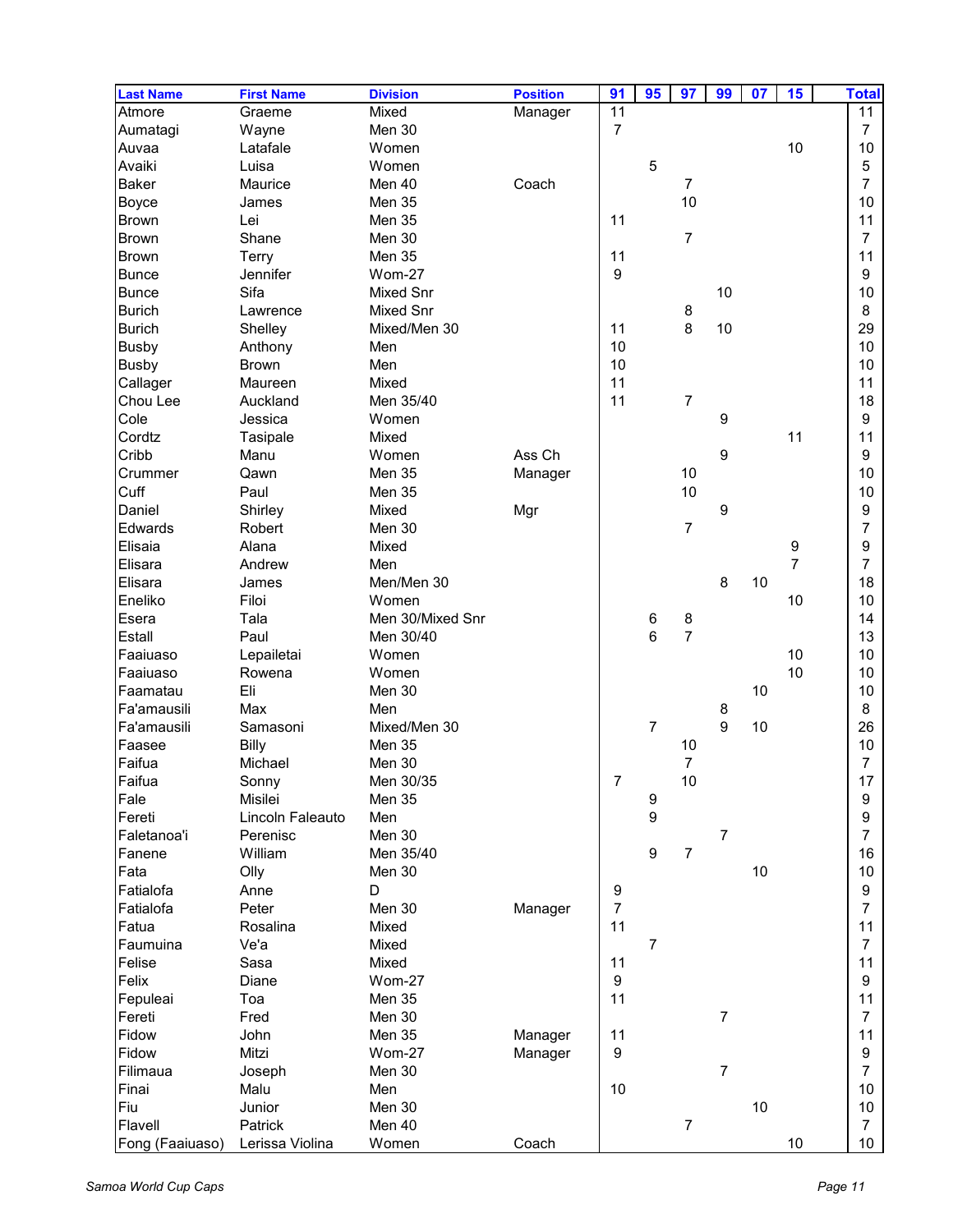| <b>Last Name</b> | <b>First Name</b> | <b>Division</b> | <b>Position</b> | 91             | 95               | 97               | 99             | 07 | 15 | <b>Total</b>   |
|------------------|-------------------|-----------------|-----------------|----------------|------------------|------------------|----------------|----|----|----------------|
| Fruen            | Gina              | Women           |                 | 11             |                  |                  |                |    |    | 11             |
| Fuiava           | Anna              | Women/Mixed Snr |                 |                | 5                |                  | 10             |    |    | 15             |
| Fuiava           | Pau               | Mixed Snr       | Ass Ch          |                |                  |                  | 10             |    |    | 10             |
| Gautusa          | Sapati            | Mixed           |                 |                |                  |                  |                |    | 11 | 11             |
| George           | Temepara          | Women           |                 |                |                  |                  | 9              |    |    | 9              |
| Greenfield       | Desmond           | Men 30          |                 |                |                  |                  |                | 10 |    | 10             |
| Haldane          | Theresa           | Women           |                 |                | 5                |                  |                |    |    | 5              |
| Hall             | Juanita           | Women           |                 | 11             |                  |                  |                |    |    | 11             |
| Hall             | Richard           | Men             |                 | 10             |                  |                  |                |    |    | 10             |
| Hardie-Wendt     | Kenneth           | Mixed           |                 |                |                  |                  | 9              |    |    | 9              |
| Hazelman         | Gregory           | Men             |                 |                |                  |                  |                |    | 11 | 11             |
| Hazelman         | Peter             | Men             |                 |                |                  |                  |                |    | 6  | 6              |
| Huch             | Jach              | Men 30          |                 | 7              |                  |                  |                |    |    | 7              |
| Huch             | Lilly             | <b>Wom-27</b>   |                 | 9              |                  |                  |                |    |    | 9              |
| Hughes           | Alan              | Men 40          | Manager         |                |                  | $\overline{7}$   |                |    |    | 7              |
| Hunt             | Hans              | Mixed           |                 | 11             |                  |                  |                |    |    | 11             |
| lakopo           | Mathew            | Men             |                 |                |                  |                  |                |    | 11 | 11             |
| losefo           | Daniel            | Men             |                 |                |                  |                  | 8              |    |    | 8              |
| lulu             | Ema               | Women           |                 |                | 5                |                  |                |    |    | 5              |
| <b>Ivory</b>     | Murray            | Mixed Snr       | Coach           |                |                  |                  | 10             |    |    | 10             |
| Ivory            | Zena              | Mixed Snr       | Mgr             |                |                  |                  | $10$           |    |    | 10             |
| James            | Howard            | Men 30          |                 |                |                  | $\boldsymbol{7}$ |                |    |    | $\overline{7}$ |
| Johnson          | Dave              | Men 35          | Play/Coach      |                |                  | 10               |                |    |    | 10             |
| Johnston         | Darin             | Men 30          | Mgr             |                |                  |                  | 7              |    |    | 7              |
| Kalolo           | Gina              | Women           |                 |                | 5                |                  |                |    |    | 5              |
| Kapinga          | Grace             | Men 30          | Manager         |                | $6\phantom{1}6$  |                  |                |    |    | 6              |
| Keil             | Konrad            | Mixed Snr       |                 |                |                  | 8                | $\overline{7}$ |    |    | 15             |
| Keizer           | Joe               | Men 35          |                 | 11             |                  |                  |                |    |    | 11             |
| Keizer           | Steve             | Men 35          |                 | 11             |                  |                  |                |    |    | 11             |
| Kerrigan         | Anita             | Women           |                 |                |                  |                  | 9              |    |    | 9              |
| King             | Alex              | Men 30          |                 |                |                  | $\overline{7}$   |                |    |    | 7              |
| Kohenga          | Koko              | <b>Men 35</b>   |                 |                |                  | 10               |                |    |    | 10             |
| Kololo           | Gina              | Women           |                 |                |                  |                  | 9              |    |    | 9              |
| Kose             | <b>Bernard</b>    | Men 40          |                 |                |                  | $\overline{7}$   |                |    |    | 7              |
| Kuresa           | Ben               | Men 30          |                 |                | $\,6$            |                  |                |    |    | 6              |
| Kuresa           | Chris             | Men 30          |                 |                | $\boldsymbol{6}$ |                  |                |    |    | 6              |
| Kuresa           | Dave              | Men 30          |                 |                | $6\phantom{a}$   |                  |                |    |    | 6              |
| Kurimavua        | Dorothy           | Mixed           |                 |                |                  |                  | 9              |    |    | 9              |
| Lafaele          | Teresa            | Women           |                 | 11             |                  |                  |                |    |    | 11             |
| Lai Kum          | Charity           | Women           |                 |                |                  |                  | 9              |    |    | 9              |
| Lameko           | Lawrence          | Men             |                 |                |                  |                  |                |    | 11 | 11             |
| Lameko           | Tyronmoore        | Men             | Coach           |                |                  |                  |                |    | 11 | 11             |
| Langton          | John              | Men 30          |                 | $\overline{7}$ |                  |                  |                |    |    | $\overline{7}$ |
| Laufiso          | James             | Mixed Snr       |                 |                |                  |                  | 10             |    |    | 10             |
| Lawrenson        | Tyron             | <b>Men 35</b>   |                 | 11             |                  |                  |                |    |    | 11             |
| Leaupepe         | Va                | Men/Men 30      |                 |                | 9                |                  |                | 10 |    | 19             |
| Lee              | Lenora            | Women           |                 | 11             |                  |                  |                |    |    | 11             |
| Leilua           | Augustine         | Men             |                 |                |                  |                  |                |    | 11 | 11             |
| Lemalu           | Siaosi            | Mixed           |                 |                |                  |                  | 9              |    |    | 9              |
| Leota            | Vaipuese          | Mixed           |                 |                |                  |                  |                |    | 11 | 11             |
| Lepou            | Philip            | Men 35          | Manager         |                | 9                |                  |                |    |    | 9              |
| Lepou            | Randall           | Men 30          |                 |                | $\,6\,$          |                  |                |    |    | 6              |
| Lima             | Miriama Lote      | Women           |                 |                |                  |                  |                |    | 10 | 10             |
| Lio              | Allan             | Men 30          |                 |                |                  |                  |                | 10 |    | 10             |
| Logapati         | Luke              | Men             |                 |                |                  |                  | 8              |    |    | 8              |
| Logopati         | Zane              | Men             |                 |                |                  |                  | 8              |    |    | 8              |
| Lole             | Imafana           | Men             |                 |                |                  |                  | 8              |    |    | 8              |
| Lotham           | Selise            | Men 30          |                 |                |                  | $\overline{7}$   |                |    |    | $\overline{7}$ |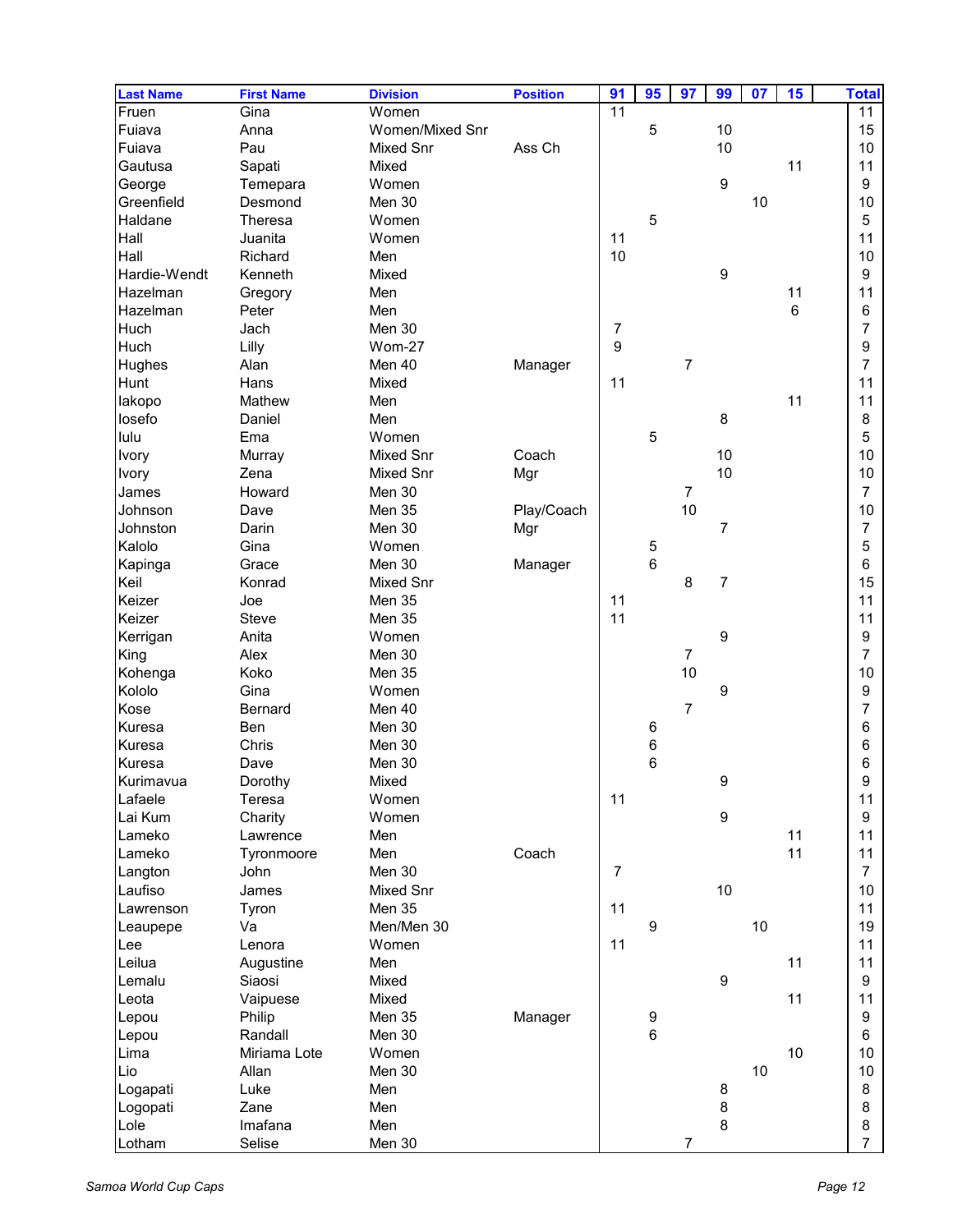| <b>Last Name</b> | <b>First Name</b> | <b>Division</b>          | <b>Position</b> | 91             | 95               | 97               | 99               | 07 | 15 | <b>Total</b>   |
|------------------|-------------------|--------------------------|-----------------|----------------|------------------|------------------|------------------|----|----|----------------|
| Lotu-liga        | <b>Brigitta</b>   | Women/Mixed              |                 | 11             | $\overline{7}$   |                  |                  |    |    | 18             |
| Maeata'anoa      | Esera             | Men 30                   |                 |                | 6                |                  |                  |    |    | 6              |
| Maeata'anoa      | Filipo            | Men 30                   |                 |                | 6                | $\overline{7}$   |                  |    |    | 13             |
| Mafoe            | Ekuini            | Mixed                    |                 |                |                  |                  | 9                |    |    | 9              |
| Mafoe            | James             | Men 35/40                |                 |                | 9                | $\overline{7}$   |                  |    |    | 16             |
| Mafoe            | Joseph            | Mixed                    |                 |                |                  |                  | 9                |    |    | 9              |
| Magele           | Vao               | Women                    |                 |                | 5                |                  |                  |    |    | 5              |
| Malesala         | Laumata           | Men                      |                 |                |                  |                  |                  |    | 11 | 11             |
| Malifa           | Willie            | Men                      |                 | 10             |                  |                  |                  |    |    | 10             |
| Mamoe            | <b>Trinity</b>    | Mixed                    |                 |                |                  |                  |                  |    | 11 | 11             |
| Mano             | Leuli             | Men 30                   |                 | $\overline{7}$ |                  |                  |                  |    |    | $\overline{7}$ |
| Manu             | Sam               | Mixed Snr                |                 |                |                  |                  | 10               |    |    | 10             |
| Matai'a          | William           | <b>Mixed Snr</b>         |                 |                |                  |                  | 10               |    |    | 10             |
| Matau            | Saunda            | Mixed Snr                |                 |                |                  | 8                |                  |    |    | 8              |
| McCamish         | Jacinta           | Mixed Snr                |                 |                |                  | 8                |                  |    |    | 8              |
| McCamish         | Max               | Women 27/Mixed Snr Coach |                 | 9              |                  | 8                |                  |    |    | 17             |
| Meleisea         | Anna              | Women                    |                 |                |                  |                  | 9                |    |    | 9              |
| Melville         | Kevin             | Men 30                   |                 |                |                  | $\overline{7}$   |                  |    |    | 7              |
| Meredith         | Albert            | Men                      |                 |                |                  |                  |                  |    | 9  | 9              |
| Meredith         | Arnold            | Men                      |                 |                |                  |                  |                  |    | 11 | 11             |
| Mika             | Loleisio          | Men 35/Mixed Snr         |                 |                |                  | 10               | 10               |    |    | 20             |
| Mikaele          | Alex              | Men                      |                 |                |                  |                  |                  |    | 11 | 11             |
| Misili           | Seifono           | Women                    |                 |                |                  |                  |                  |    | 10 | 10             |
| Moyer            | Dorothy           | Mixed                    |                 | 11             |                  |                  |                  |    |    | 11             |
|                  |                   |                          |                 |                |                  |                  |                  |    |    | 7              |
| Muagututi'a      | Christopher       | Men 30                   |                 |                |                  |                  | 7                |    |    |                |
| Muaiava          | Frank             | Mixed                    |                 |                |                  |                  | 9                |    |    | 9              |
| Muaiava          | Ina               | Mixed                    |                 |                |                  |                  | 9                |    |    | 9              |
| Muliaga          | Geoff             | Men                      |                 |                | 9                |                  |                  |    |    | 9              |
| Mulipola         | Frank             | Mixed                    |                 |                | $\overline{7}$   |                  |                  |    |    | 7              |
| Mulipola         | John              | Mixed/Men 30             |                 |                | $\overline{7}$   |                  | 10               |    |    | 17             |
| Nao'upu          | Toso              | Mixed                    |                 |                | $\overline{7}$   |                  | $\boldsymbol{9}$ |    |    | 16             |
| Naseri           | Setu              | Men                      |                 |                |                  |                  | 8                |    |    | 8              |
| Nelson           | Eleanor           | Mixed Snr                |                 |                |                  | 8                |                  |    |    | 8              |
| Neru             | Sopati            | <b>Mixed Snr</b>         |                 |                |                  | 8                | 10               |    |    | 18             |
| Ngapuka          | Ngapuka           | Men                      |                 | 10             | 9                |                  |                  |    |    | 19             |
| Nomani           | Mina              | Mixed                    |                 |                | $\boldsymbol{7}$ |                  |                  |    |    | $\overline{7}$ |
| Nomani           | Niko              | Men/Men 30               |                 |                | 9                |                  |                  | 10 |    | 19             |
| Numauga          | Teio              | <b>Men 35</b>            |                 |                |                  | $10$             |                  |    |    | $10\,$         |
| O'Neill          | Gary              | Men 30/40                | Ch/Play         |                | 6                | $\boldsymbol{7}$ |                  |    |    | 13             |
| Palaamo          | Tia               | Mixed Snr                |                 |                |                  | 8                |                  |    |    | 8              |
| Palamo           | Pisi              | Women                    |                 | 11             |                  |                  |                  |    |    | 11             |
| Palupe           | Alec              | Mixed                    |                 |                | $\overline{7}$   |                  |                  |    |    | $\overline{7}$ |
| Papalii          | Barry             | Mixed                    |                 | 11             |                  |                  |                  |    |    | 11             |
| Papalii          | Christine         | <b>Wom-27</b>            |                 | 9              |                  |                  |                  |    |    | 9              |
| Papalii          | Lei               | Wom-27                   |                 | 9              |                  |                  |                  |    |    | 9              |
| Papalii          | Poutoa            | Men 30                   |                 | $\overline{7}$ |                  |                  |                  |    |    | 7              |
| Paris            | David             | Men                      |                 |                |                  |                  | 8                |    |    | 8              |
| Patelesio        | Helen             | Mixed                    |                 |                | $\overline{7}$   |                  |                  |    |    | 7              |
| Pati             | <b>Brenda</b>     | Women                    |                 |                |                  |                  | 9                |    |    | 9              |
| Patrick          | Tai               |                          |                 |                |                  | 10               |                  |    |    |                |
| Patterson        |                   | Men 35                   |                 |                |                  | 10               |                  |    |    | 10             |
|                  | James             | Men 35                   |                 |                |                  |                  |                  |    |    | 10             |
| Paul             | Philp             | Men 30                   |                 |                |                  | $\overline{7}$   |                  |    |    | $\overline{7}$ |
| Peace            | Clara             | Women                    |                 |                | $\mathbf 5$      |                  |                  |    |    | 5              |
| Pereira          | Lionel            | Men 30                   |                 |                |                  |                  |                  | 10 |    | 10             |
| Perese           | Amos              | Men 30                   |                 | $\overline{7}$ |                  |                  |                  |    |    | $\overline{7}$ |
| Perese           | Dave              | Mixed                    |                 | 11             |                  |                  |                  |    |    | 11             |
| Peresetene       | Lipine Petaia     | Men                      |                 |                |                  |                  |                  |    | 11 | 11             |
| Peterson         | Eddie             | Men 35/40                |                 |                | $\boldsymbol{9}$ | $\boldsymbol{7}$ |                  |    |    | 16             |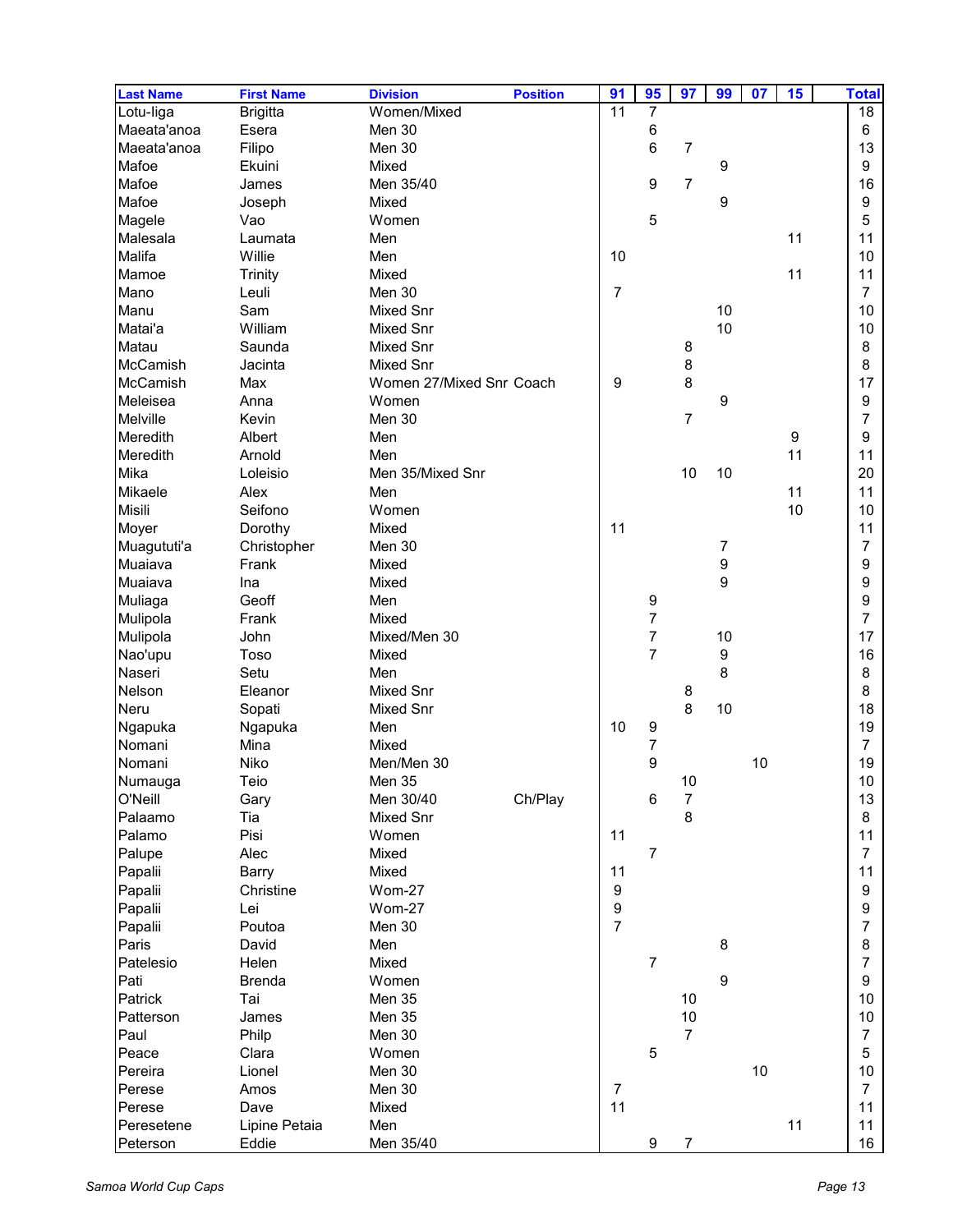| <b>Last Name</b>           | <b>First Name</b>         | <b>Division</b>  | <b>Position</b> | 91               | 95                       | 97               | 99               | 07 | 15   | <b>Total</b>   |
|----------------------------|---------------------------|------------------|-----------------|------------------|--------------------------|------------------|------------------|----|------|----------------|
| Peterson                   | Joe                       | Men 35           |                 | 11               | $\overline{9}$           |                  |                  |    |      | 20             |
| Peterson                   | John                      | Men 35           |                 |                  | 9                        |                  |                  |    |      | 9              |
| Peterson                   | Kent                      | Men              |                 | 10               | $\boldsymbol{9}$         |                  | 8                |    |      | 27             |
| Peyroux                    | Rosa                      | Women            |                 |                  | 5                        |                  |                  |    |      | 5              |
| Poching                    | Mila                      | Men 30           |                 |                  |                          | $\overline{7}$   |                  |    |      | 7              |
| Poching                    | Raymon                    | Men 30           |                 |                  |                          |                  | 7                |    |      | 7              |
| Pogi                       | Felicity                  | Women            |                 |                  |                          |                  |                  |    | 10   | 10             |
| Pogi                       | Pauline                   | Women            |                 |                  |                          |                  |                  |    | 10   | 10             |
| Potatau                    | Sam                       | Women            | Coach           | 11               |                          |                  |                  |    |      | 11             |
| Puleaga-leali'ifano George |                           | Men 30           |                 |                  |                          |                  | $\overline{7}$   |    |      | $\overline{7}$ |
| Purcell                    | Micahel                   | Men 35/40        |                 |                  | 9                        | 7                |                  |    |      | 16             |
| Purcell                    | Renee                     | Women            |                 |                  |                          |                  | 9                |    |      | 9              |
| Purcell                    | Sina                      | Mixed            |                 | 11               |                          |                  |                  |    |      | 11             |
| Purcell                    | Tanya                     | Women            |                 |                  | 5                        |                  |                  |    |      | 5              |
| Rasmussen                  | Michael                   | Mixed            |                 |                  |                          |                  |                  |    | 11   | 11             |
| Redman                     | Greg                      | Women            | Coach           |                  |                          |                  | 9                |    |      | 9              |
| Redman                     | Rachael                   | Women            |                 |                  |                          |                  | 9                |    |      | 9              |
| Redmond                    | Rachael                   | Women            |                 | 11               |                          |                  |                  |    |      | 11             |
| Retzlaff                   | Denise                    | <b>Wom-27</b>    |                 | $\boldsymbol{9}$ |                          |                  |                  |    |      | 9              |
| Reuelu                     | Lola                      | Women            |                 | 11               |                          |                  |                  |    |      | 11             |
| Reuelu                     | Lorene                    | Women            |                 | 11               |                          |                  |                  |    |      | 11             |
| Reupena                    | Raymond                   | Mixed            | Coach           |                  |                          |                  |                  |    | 11   | 11             |
| Reupena                    | Sabrina                   | Women            |                 |                  |                          |                  |                  |    | 10   | 10             |
| Rihari                     | Donavon                   | Mixed            |                 |                  |                          |                  | 9                |    |      | 9              |
| Roache                     | <b>Barbara</b>            | Women            | Men Mgr         |                  | 5                        |                  | 8                |    |      | 13             |
| Ryan                       | Nathan                    | Men              | Ass Coach       |                  |                          |                  |                  |    | 11   | 11             |
| Saaga                      | Junior                    | <b>Mixed Snr</b> |                 |                  |                          | 8                |                  |    |      | 8              |
| Safiti                     | Waha                      | Men 35           |                 | 11               |                          |                  |                  |    |      | 11             |
| Sale                       | Alex                      | Men 30           |                 |                  |                          | $\overline{7}$   | 7                |    |      | 14             |
| Sale                       | Fasitua                   | Men 30           |                 |                  |                          |                  |                  | 10 |      | 10             |
| Salele'a                   | Raphael                   | Mixed            |                 |                  |                          |                  | 9                |    |      | 9              |
| Sang Yum                   | Tony                      | Men 30           |                 |                  |                          |                  | $\overline{7}$   |    |      | 7              |
| Sangyum                    | Michael                   | Men              |                 |                  | $\boldsymbol{9}$         |                  |                  |    |      | 9              |
| Sauau                      | Latoga                    | Men 40           |                 |                  |                          | $\overline{7}$   |                  |    |      | 7              |
| Saumasi                    | Saulo                     | Men              |                 | 10               |                          |                  |                  |    |      | 10             |
| Sauni                      | Anipale                   | Men 30           |                 |                  |                          |                  | 7                |    |      | 7              |
| Sauni                      | Pale                      | Men 35/40        |                 |                  | 9                        | $\overline{7}$   |                  |    |      | 16             |
| Schuster                   | Anna Maria                | Women            |                 |                  |                          |                  |                  |    | 10   | $10$           |
| Schuster                   | Robert                    | <b>Mixed Snr</b> |                 |                  |                          | 8                |                  |    |      | 8              |
| Setu                       | Lancelot                  | Men 30           |                 |                  | 6                        |                  |                  |    |      | 6              |
| Setu                       | Mary                      | Mixed            |                 |                  | $\overline{\mathcal{I}}$ |                  |                  |    |      | 7              |
| Shirley                    | Paul                      | Men              | Coach           |                  | $\boldsymbol{9}$         |                  | 8                |    |      | 17             |
| Sialapae                   | Margaret Faapito          | Mixed            |                 |                  |                          |                  |                  |    | 8    | 8              |
| Sialapae                   | Treighvaan                | Mixed            | Manager         |                  |                          |                  |                  |    | 11   | 11             |
| Siaosi                     | John                      | Men 35/40        |                 |                  | $\boldsymbol{9}$         | $\boldsymbol{7}$ |                  |    |      | 16             |
| Siaosi                     | Mark                      | Men 30           |                 |                  |                          | $\overline{7}$   |                  |    |      | 7              |
| Sileli-Oburn               | Christina                 | Women            |                 |                  |                          |                  | 9                |    |      | 9              |
| Sio                        | Nina                      | <b>Wom-27</b>    |                 | 9                |                          |                  |                  |    |      | 9              |
| Siulepa                    | Nikki                     | Mixed            |                 |                  |                          |                  | $\boldsymbol{9}$ |    |      | 9              |
| Skelton                    | Anges                     | Women            |                 | 11               |                          |                  |                  |    |      | 11             |
| Solofa                     | Celeste Faletaulupe Women |                  |                 |                  |                          |                  |                  |    | $10$ | 10             |
| Solomona                   | Denny                     | Men              |                 |                  | 9                        |                  |                  |    |      | 9              |
| Solomona                   | Fritz                     | Men              |                 | 10               | $\boldsymbol{9}$         |                  |                  |    |      | 19             |
| Solomona                   | Henry                     | Men              | Manager         | 10               |                          |                  |                  |    |      | 10             |
| Solomona                   | Katerina                  | Women            |                 | 11               | 5                        |                  |                  |    |      | 16             |
| Spellman                   | Morris                    | Men 35           |                 | 11               |                          |                  |                  |    |      | 11             |
| Stanley                    | Joe                       | Men 30           |                 | $\overline{7}$   |                          |                  |                  |    |      | 7              |
| Stewart                    | Margaret                  | Women            |                 |                  |                          |                  | $\boldsymbol{9}$ |    |      | 9              |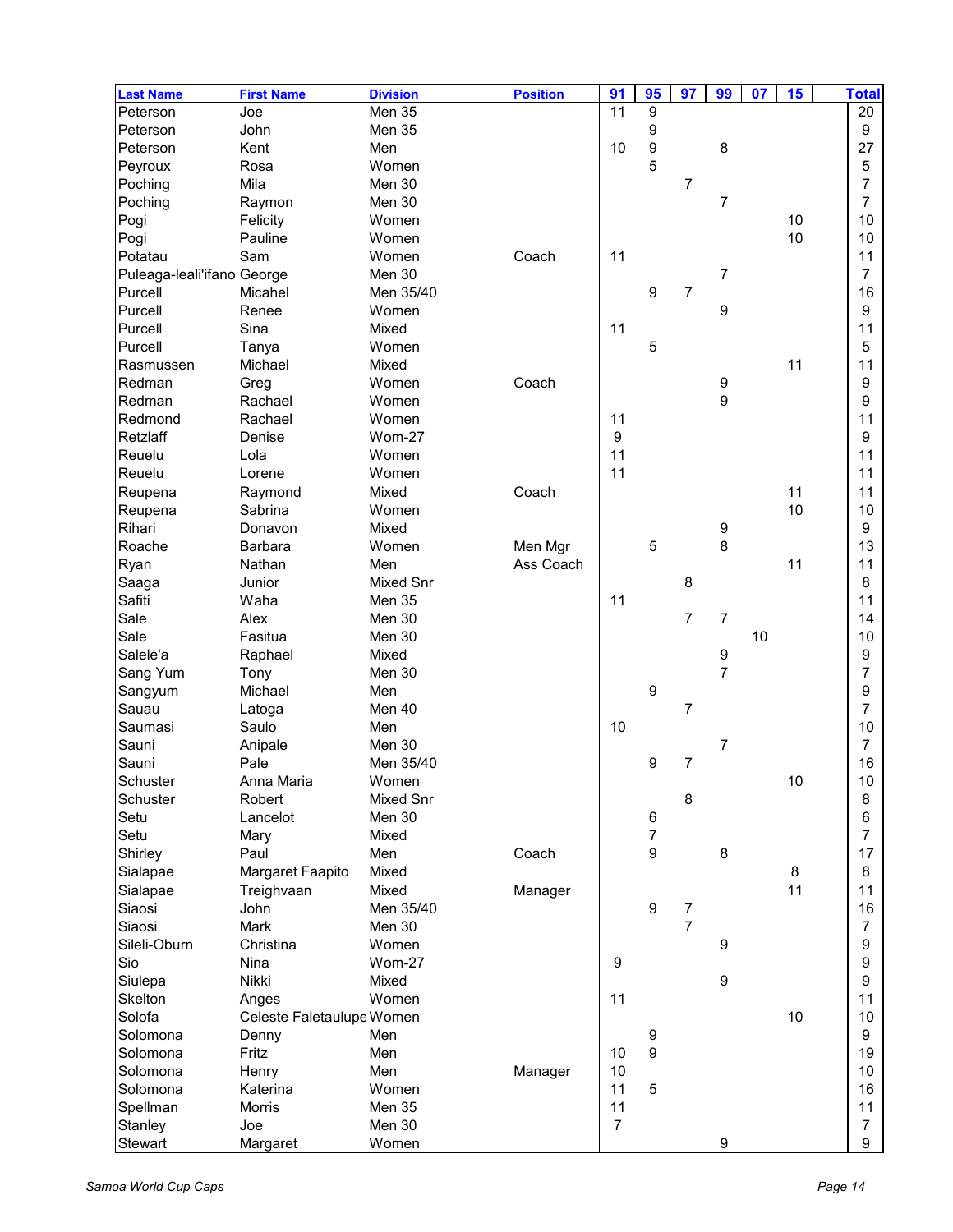| <b>Last Name</b> | <b>First Name</b> | <b>Division</b> | <b>Position</b> | 91               | 95               | 97             | 99               | 07 | 15 | <b>Total</b>   |
|------------------|-------------------|-----------------|-----------------|------------------|------------------|----------------|------------------|----|----|----------------|
| <b>Stowers</b>   | Anna              | Mixed Snr       |                 |                  |                  |                | 10               |    |    | 10             |
| <b>Stowers</b>   | James             | Women           | Manager         |                  | 5                |                |                  |    |    | 5              |
| Stowers          | Kynan             | Mixed           |                 |                  |                  |                |                  |    | 11 | 11             |
| Strang           | Keith             | Men 30          | Coach           |                  |                  |                | $\overline{7}$   |    |    | $\overline{7}$ |
| Sua              | Mandria           | Women           |                 |                  |                  |                |                  |    | 10 | 10             |
| Suamasi          | Nati              | Women           |                 | 11               |                  |                |                  |    |    | 11             |
| Suilaepa         | Revilina          | <b>Wom-27</b>   |                 | 9                |                  |                |                  |    |    | 9              |
| Swan             | Delila            | Wom-27          |                 | 9                |                  |                |                  |    |    | 9              |
| Tai              | David             | Men             |                 |                  |                  |                | 8                |    |    | 8              |
| Talamaivao       | Save              | Men             |                 | 10               |                  |                |                  |    |    | 10             |
| Tallon           | Stanley           | Men 30          |                 |                  |                  |                | $\overline{7}$   | 10 |    | 17             |
| Tallon           | Vernon            | Men 30          |                 |                  |                  |                |                  | 10 |    | 10             |
|                  |                   |                 |                 |                  |                  |                | 9                |    |    |                |
| Tatana           | Renee             | Women           | Mgr             |                  |                  |                |                  |    |    | 9              |
| Taumade          | Mose              | Men             | Manager         |                  | $\boldsymbol{9}$ |                |                  |    |    | 9              |
| Tauti            | Mark              | Mixed Snr       |                 |                  |                  |                | 10               |    |    | 10             |
| Tautua           | losefa            | Mixed Snr       |                 |                  |                  | 8              |                  |    |    | 8              |
| Tavui            | Ester             | Wom-27          |                 | 9                |                  |                |                  |    |    | 9              |
| Te Hira          | Phillipa          | Women           |                 |                  |                  |                | 9                |    |    | 9              |
| Teika            | Mahuta            | Men             |                 |                  | $\boldsymbol{9}$ |                | 8                |    |    | 17             |
| Tevita           | Faigame           | Mixed           |                 |                  |                  |                |                  |    | 11 | 11             |
| Tiatia           | Maima             | Women           |                 |                  | 5                |                |                  |    |    | 5              |
| Time             | Fualosa           | Women           |                 |                  |                  |                | 9                |    |    | 9              |
| Toailoa          | Tila              | Men             |                 |                  |                  |                | 8                |    |    | 8              |
| Tofa             | Afa               | Mixed           |                 | 11               |                  |                |                  |    |    | 11             |
| Tofa             | Ali               | Men 30          |                 | $\overline{7}$   |                  |                |                  |    |    | $\overline{7}$ |
| Tofa             | Frank             | Mixed           |                 | 11               |                  |                |                  |    |    | 11             |
| Tofa             | Mau               | Men             |                 | 10               |                  |                |                  |    |    | 10             |
| Tofa             | Tony              | Women/Mixed     | Coach/Ac        |                  | 5                |                | 9                |    |    | 14             |
| Tofilau          | Шi                | Men 30          |                 | $\boldsymbol{7}$ |                  |                |                  |    |    | 7              |
| Tofilau          | Natu              | Men 30          |                 | $\overline{7}$   |                  |                |                  |    |    | 7              |
| Tofilau          | Peter             | Men 30          |                 |                  | $\,6$            |                |                  |    |    | 6              |
| Togiatomai       | Eteuati           | Mixed           |                 |                  |                  |                |                  |    | 11 | 11             |
| Tolovaa          | Samoaautasi       | Men             |                 |                  |                  |                |                  |    | 11 | 11             |
| Tomai            | Jason             | Men 30          |                 |                  |                  |                |                  | 10 |    | 10             |
| Tomai            | Shane             | Men             |                 |                  | $\boldsymbol{9}$ |                |                  |    |    | 9              |
| Tonu'u           | Ofisa             | Men 30          |                 |                  |                  |                |                  | 10 |    | 10             |
| To'oala          | Chang             | Men 35          |                 |                  | 9                |                |                  |    |    | 9              |
|                  | Salamo            |                 |                 |                  |                  |                |                  |    |    | 9              |
| Tuapola          |                   | Mixed           |                 |                  |                  |                | 9                |    |    |                |
| Tuapola          | Silene            | Women/Mixed Snr |                 |                  | 5                |                | 10               |    |    | 15             |
| Tuiala           | Sally             | Mixed           |                 |                  |                  |                |                  |    | 11 | 11             |
| Tuigamala        | Vaaiga            | Men             |                 | 10               |                  |                |                  |    |    | 10             |
| Tuimavave        | John              | Men 30          |                 | $\overline{7}$   |                  |                |                  |    |    | $\overline{7}$ |
| Tuivavelagi      | Phillip           | Men             |                 |                  |                  |                | 8                |    |    | 8              |
| Tukerangi        | Sifa              | <b>Wom-27</b>   |                 | 9                |                  |                |                  |    |    | 9              |
| Tulia            | Isaia             | Men 30          |                 |                  |                  |                | $\overline{7}$   |    |    | 7              |
| Tupe             | Linoa             | Men 30          | Manager         |                  |                  | $\overline{7}$ |                  |    |    | 7              |
| Tupou            | Vincent           | Women           | Manager         | 11               |                  |                |                  |    |    | 11             |
| Tupu             | Hermine           | Mixed           |                 |                  |                  |                |                  |    | 11 | 11             |
| Tupu             | Ricky             | Mixed           |                 |                  |                  |                |                  |    | 11 | 11             |
| Tusa             | lona              | Mixed           | Player/Ch       |                  | 7                |                | $\boldsymbol{9}$ |    |    | 16             |
| Tusa             | Karen             | Mixed           | Manager         |                  | $\overline{7}$   |                |                  |    |    | $\overline{7}$ |
| Ulberg           | Fred              | Mixed           |                 |                  | $\overline{7}$   |                |                  |    |    | $\overline{7}$ |
| Va'afusuaga      | Emil              | Mixed Snr       |                 |                  |                  | 8              |                  |    |    | 8              |
| Va'afusuaga      | Maria             | Women/Mixed     |                 |                  | 5                |                | $\boldsymbol{9}$ |    |    | 14             |
| Vaai             | Hobart            | Women           | Manager         |                  |                  |                |                  |    | 10 | 10             |
| Vaai             | Rapi              | Men             |                 |                  |                  |                |                  |    | 11 | 11             |
| Vasau            | April             | <b>Wom-27</b>   |                 | $\boldsymbol{9}$ |                  |                |                  |    |    | 9              |
| Wallace          | Wayne             | Mixed           | Coach           | 11               |                  |                |                  |    |    | 11             |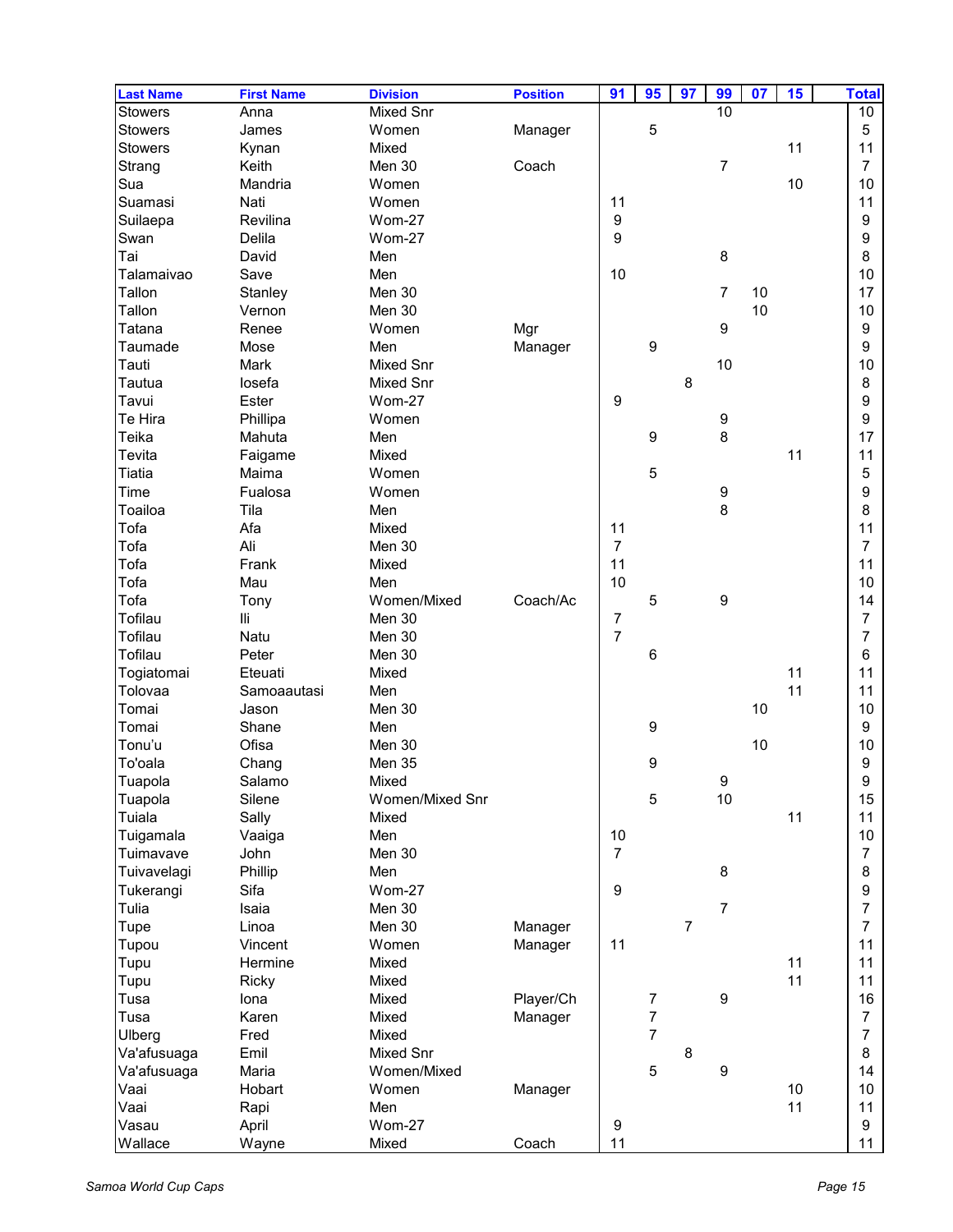| <b>Last Name</b> | <b>First Name</b> | <b>Division</b> | <b>Position</b> | 91 | 95 | 97 | -99 | 07 | 15 | <b>Total</b> |    |
|------------------|-------------------|-----------------|-----------------|----|----|----|-----|----|----|--------------|----|
| Westerlund       | Harry             | Men 35/40       |                 |    | 9  |    |     |    |    |              | 16 |
| White            | Cathrine          | Women           |                 | 11 |    |    |     |    |    |              | 11 |
| Williams         | Eseta             | Mixed Snr       |                 |    |    | 8  |     |    |    |              | 8  |
| Williams         | Monique           | Mixed           |                 |    |    |    |     |    |    |              |    |
| Willimas         | Ivan.             | Men             | Manager         |    |    |    |     |    | 11 |              | 11 |
| Woodard          | Max               | Men 30          |                 |    |    |    |     |    |    |              |    |
| Yandall          | Eden              | Mixed           |                 |    |    |    |     |    | 10 |              | 10 |
| Yandall          | Peter             | Men 30/35       |                 |    |    | 10 |     |    |    |              | 17 |
| Yandall          | Wayne             | Men 35          |                 | 11 |    |    |     |    |    |              | 11 |
|                  |                   |                 |                 |    |    |    |     |    |    |              |    |

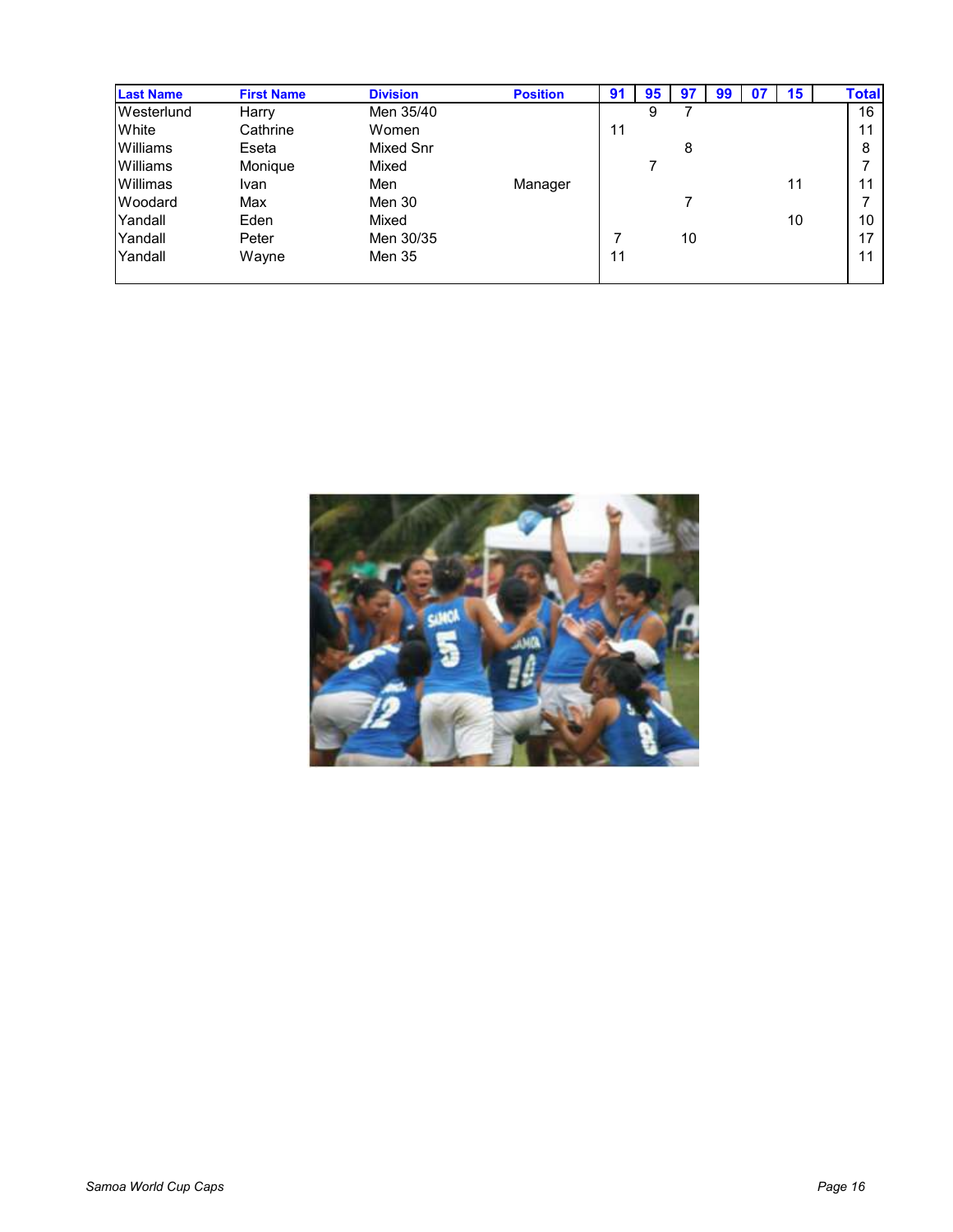# **Test Caps**

1998- Test - New Zealand - Men, Women, Mixed 1998- Test - Niue - Men, Women, Mixed

| last        | first            | <b>Division</b> | <b>Position</b> | 98             | 98                        |  |  |   |
|-------------|------------------|-----------------|-----------------|----------------|---------------------------|--|--|---|
| name        | name             |                 |                 | <b>NZ</b> Niue |                           |  |  | # |
|             |                  |                 |                 |                |                           |  |  |   |
| Ah Fook     | Adrian           | Men             |                 | 3              | 3                         |  |  | 6 |
| Aki         | Simi             | Men             |                 | 3              | 3                         |  |  | 6 |
| Avaki       | Luisa            | Women           |                 | 3              | 3                         |  |  | 6 |
| Clarke      | Lita             | Mixed           |                 | 3              | 3                         |  |  | 6 |
| Daniels     | Shirley          | Mixed           | Manager         | 3              | 3                         |  |  | 6 |
| Fa'amausili | Samasoni         | Mixed           |                 | 3              | 3                         |  |  | 6 |
| Fisher      | Ivan             | Men             |                 | 3              | 3                         |  |  | 6 |
| Hardie      | Kenneth          | Mixed           |                 | 3              | 3                         |  |  | 6 |
| Heater      | Marion           | Women           |                 | 3              | 3                         |  |  | 6 |
| Leaupepe    | Va               | Men             |                 | 3              | 3                         |  |  | 6 |
| Logopati    | Lane             | Men             |                 | 3              | 3                         |  |  | 6 |
| Logopati    | Luke             | Men             |                 | 3              | 3                         |  |  | 6 |
| Mafoe       | Joseph           | Mixed           |                 | 3              | 3                         |  |  | 6 |
| Mafoe       | Ekuini           | Mixed           |                 | 3              | 3                         |  |  | 6 |
| Marsh       | Susie            | Women           |                 | 3              | 3                         |  |  | 6 |
| Meleisea    | Lorna            | Women           |                 | 3              | 3                         |  |  | 6 |
| Muiava      | Ina              | Mixed           |                 | 3              | 3                         |  |  | 6 |
| Mulipola    | Frank            | Mixed           |                 | 3              | 3                         |  |  | 6 |
| Nacewa      | Dorethy          | Mixed           |                 | 3              | 3                         |  |  | 6 |
| Naoupu      | Toso             | Mixed           |                 | 3              | 3                         |  |  | 6 |
| Naseri      | Setu             | Men             |                 | 3              | 3                         |  |  | 6 |
| Naseri      | Margaret         | Women           |                 | 3              | 3                         |  |  | 6 |
| Nomani      | Mina             | Mixed           |                 | 3              | 3                         |  |  | 6 |
| Palupe      | Alec             | Mixed           |                 | 3              | 3                         |  |  | 6 |
| Pao         |                  | Men             |                 | 3              | 3                         |  |  | 6 |
| Paris       | Haisley<br>David |                 |                 | 3              | 3                         |  |  | 6 |
|             |                  | Men             |                 | 3              | 3                         |  |  |   |
| Pati        | <b>Brenda</b>    | Women           |                 |                |                           |  |  | 6 |
| Peterson    | Kent             | Men             |                 | 3              | 3                         |  |  | 6 |
| Redman      | Greg             | Women           | Coach           | 3              | 3                         |  |  | 6 |
| Redman      | Tania            | Mixed           |                 | 3              | 3                         |  |  | 6 |
| Setu        | Serena           | Women           |                 | 3              | 3                         |  |  | 6 |
| Shirley     | Paul             | Men             | Coach           | 3              | 3                         |  |  | 6 |
| Sio         | Felicity         | Women           |                 | 3              | 3                         |  |  | 6 |
| Siulepa     | <b>Nikki</b>     | Mixed           |                 | 3              | 3                         |  |  | 6 |
| Solomona    | Katerina         | Women           |                 | 3              | 3                         |  |  | 6 |
| Solomona    | Sina             | Women           | Manager         | 3              | 3                         |  |  | 6 |
| Tai         | David            | Men             |                 | 3              | 3                         |  |  | 6 |
| Taiaki      | J                | Women           | Ass Ch          | 3              | 3                         |  |  | 6 |
| Taumaoe     | Mose             | Men             | Manager         | 3              | 3                         |  |  | 6 |
| Teika       | Mahuta           | Men             |                 | 3              | 3                         |  |  | 6 |
| Tiatia      | Maima            | Women           |                 | 3              | 3                         |  |  | 6 |
| Toailoa     | Tila             | Men             |                 | 3              | 3                         |  |  | 6 |
| Tofa        | Tony             | Mixed           | Ass Ch          | 3              | 3                         |  |  | 6 |
| Toupou      | Songi            | Men             |                 | 3              | $\ensuremath{\mathsf{3}}$ |  |  | 6 |
| Tuarae      | Mary             | Women           |                 | 3              | 3                         |  |  | 6 |
| Tusa        | luna             | Mixed           | Coach           | 3              | 3                         |  |  | 6 |
| Ulberg      | Fred             | Men             | Tech Mgr        | 3              | 3                         |  |  | 6 |
| Va'afusuaga | Maria            | Women           |                 | 3              | 3                         |  |  | 6 |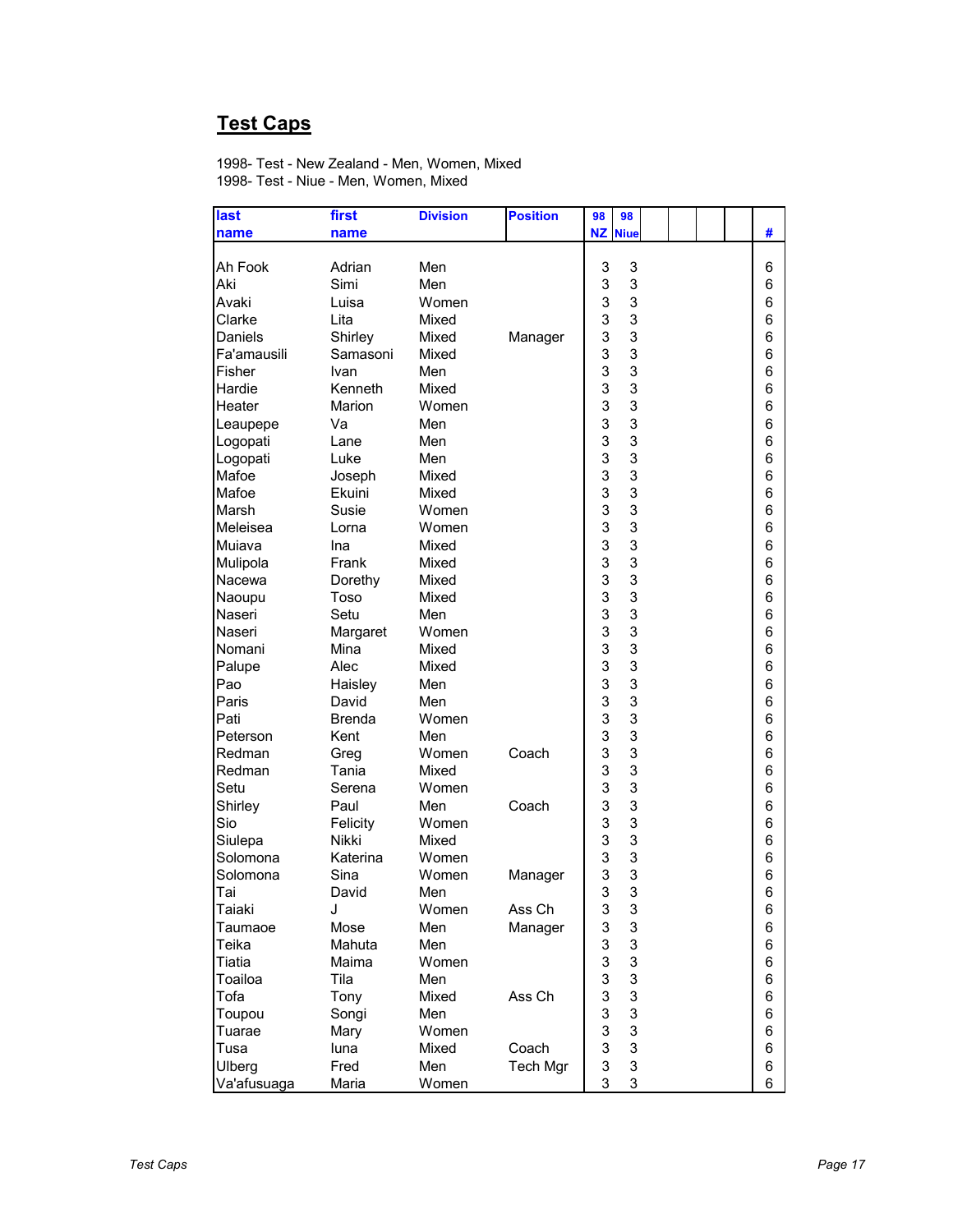| last        | first   | <b>Division</b> | <b>Position</b> | 98 | <b>98</b>      |  |  |  |
|-------------|---------|-----------------|-----------------|----|----------------|--|--|--|
| <b>name</b> | name    |                 |                 |    | <b>NZ</b> Niue |  |  |  |
| Vaafuauaga  | Anna    | Women           |                 | ີ  | ີ              |  |  |  |
| Vai         | Donovan | Mixed           |                 | ঽ  |                |  |  |  |
|             |         |                 |                 |    |                |  |  |  |

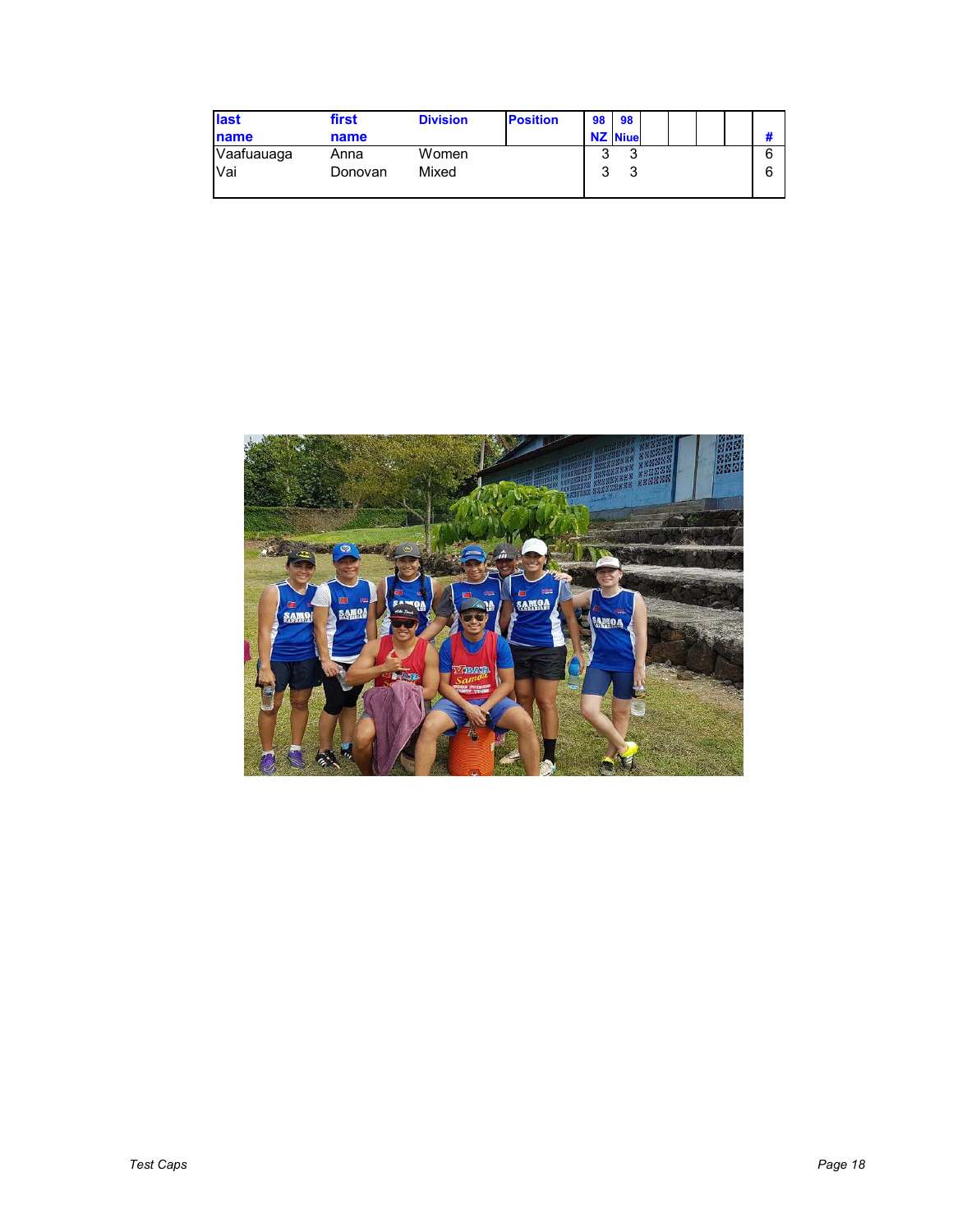#### **SAMOA**

## South Pacific Championships - Representatives Caps

1998 - SPIT - Auckland, New Zealand

2003 - South Pacific Games - Suva, Fiji

2005 - SPIN - Apia, Samoa

2007 - South Pacific Games - Apia, Samoa

2009 - South Pacific Mini Games - Cook Islands

2015 - South Pacific Games - Port Moresby

|            | <b>Most South Pacific Representative Caps</b> |              | 98 | 03 | 05 | 07 | 09 | 15 | <b>Caps</b> |
|------------|-----------------------------------------------|--------------|----|----|----|----|----|----|-------------|
| Apelu      | Gabrielle Fuatino                             | Women/Mixed* |    |    | 11 | 16 | 13 | 12 | 52          |
| Eneliko    | Filoi Fatima                                  | Mixed/Women* |    | 5  | 11 | 16 | 13 |    | 45          |
| Samuelu    | Tasmania                                      | Mixed/Women* |    | 5  | 11 | 16 | 12 |    | 44          |
| Tevita     | Faigame                                       | Men/Mixed*   |    | 8  | 6  | 14 | 10 |    | 38          |
| Aati       | Herbert                                       | Men/Mixed    |    | 8  | 6  | 14 | 8  |    | 36          |
| Reupena    | Ahki                                          | Mixed/Men*   |    | 5  | 6  | 14 | 8  |    | 33          |
| Fuamatu    | Fila Ruta                                     | Women/Mixed* |    |    |    | 16 | 12 |    | 28          |
| loane      | Telesia Analoimata Women/Mixed                |              |    |    |    | 16 | 12 |    | 28          |
| Chan Ting  | Erika Fuatino                                 | Women/Mixed  |    |    | 11 | 16 |    |    | 27          |
| Peresetene | Lipine                                        | Men/Mixed*   |    |    |    | 14 | 11 |    | 25          |
| lakopo     | Mathew                                        | Men/Mixed*   |    |    |    | 14 | 11 |    | 25          |
| Lio        | Poto Marianive                                | Mixed/Women* |    | 5  | 4  | 16 |    |    | 25          |
| Vaai       | Rapi Laauli                                   | Men/Mixed    |    |    |    | 14 | 11 |    | 25          |
|            |                                               |              |    |    |    |    |    |    |             |

| <b>Last Name</b> | <b>First Nmae</b>     | <b>Divisions</b> | <b>Positions</b> | 98             | 03 | 05             | 07 | 09 | 15 | <b>Caps</b>    |
|------------------|-----------------------|------------------|------------------|----------------|----|----------------|----|----|----|----------------|
|                  |                       |                  |                  |                |    |                |    |    |    |                |
| Aati             | Herbert               | Men/Mixed        |                  |                | 8  | 6              | 14 | 8  |    | 36             |
| Afamasaga        | Shane                 | Men 30           |                  |                |    | 5              |    |    |    | 5              |
| Ah Fook          | Adrian                | Men              |                  | $\overline{2}$ |    |                |    |    |    | $\overline{c}$ |
| Ah Koui          | Fale                  | Men 30           |                  |                |    | 5              |    |    |    | $\sqrt{5}$     |
| Ah Koui          | Frank                 | Mixed            |                  |                |    | 7              |    |    |    | 7              |
| Ah Yek           | Eti                   | Men              |                  |                | 8  |                |    |    |    | 8              |
| Ah Yek           | Vise                  | Men              |                  |                | 8  | 6              |    |    |    | 14             |
| Aiolupo          | Allan                 | Men              |                  |                |    | 6              |    |    |    | 6              |
| Aiolupotea       | Alan                  | Men/Mixed        |                  |                |    |                | 14 | 10 |    | 24             |
| Aki              | Simi                  | Men              |                  | $\overline{2}$ |    |                |    |    |    | $\overline{c}$ |
| Aofia            | Darren                | Men              |                  |                |    |                |    |    | 8  | 8              |
| Apelu            | Candice               | Mixed/Women*     |                  |                | 5  |                | 16 |    |    | 21             |
| Apelu            | Gabrielle Fuatino     | Women/Mixed*     |                  |                |    | 11             | 16 | 13 | 12 | 52             |
| Auvaa            | Latafale              | Women            |                  |                |    |                |    |    | 6  | 6              |
| Avaki            | Luisa                 | Women            |                  | $\overline{2}$ |    |                |    |    |    | $\overline{2}$ |
| <b>Beckett</b>   | Vaipuese Leota        | Women/Mixed      |                  |                |    |                |    |    | 12 | 12             |
| <b>Betham</b>    | Kuripitone            | Men/Mixed*       |                  |                | 8  |                | 14 |    |    | 22             |
| <b>Betham</b>    | Tone                  | Men              |                  |                |    | 6              |    |    |    | 6              |
| Chan Ting        | <b>Desmond Tioata</b> | Men              |                  |                |    | $6\phantom{1}$ | 14 |    |    | 20             |
| Chan Ting        | Erika Fuatino         | Women/Mixed      |                  |                |    | 11             | 16 |    |    | 27             |
| Clarke           | Lita                  | Mixed            |                  | 2              |    |                |    |    |    | $\overline{2}$ |
| Cordtz           | Tasi                  | Men/Mixed        |                  |                |    |                |    |    | 14 | 14             |
| Couper           | Eddie                 | Men 30           |                  |                |    | 5              |    |    |    | 5              |
| Daniels          | Shirley               | Mixed            | Manager          | 2              |    |                |    |    |    | 2              |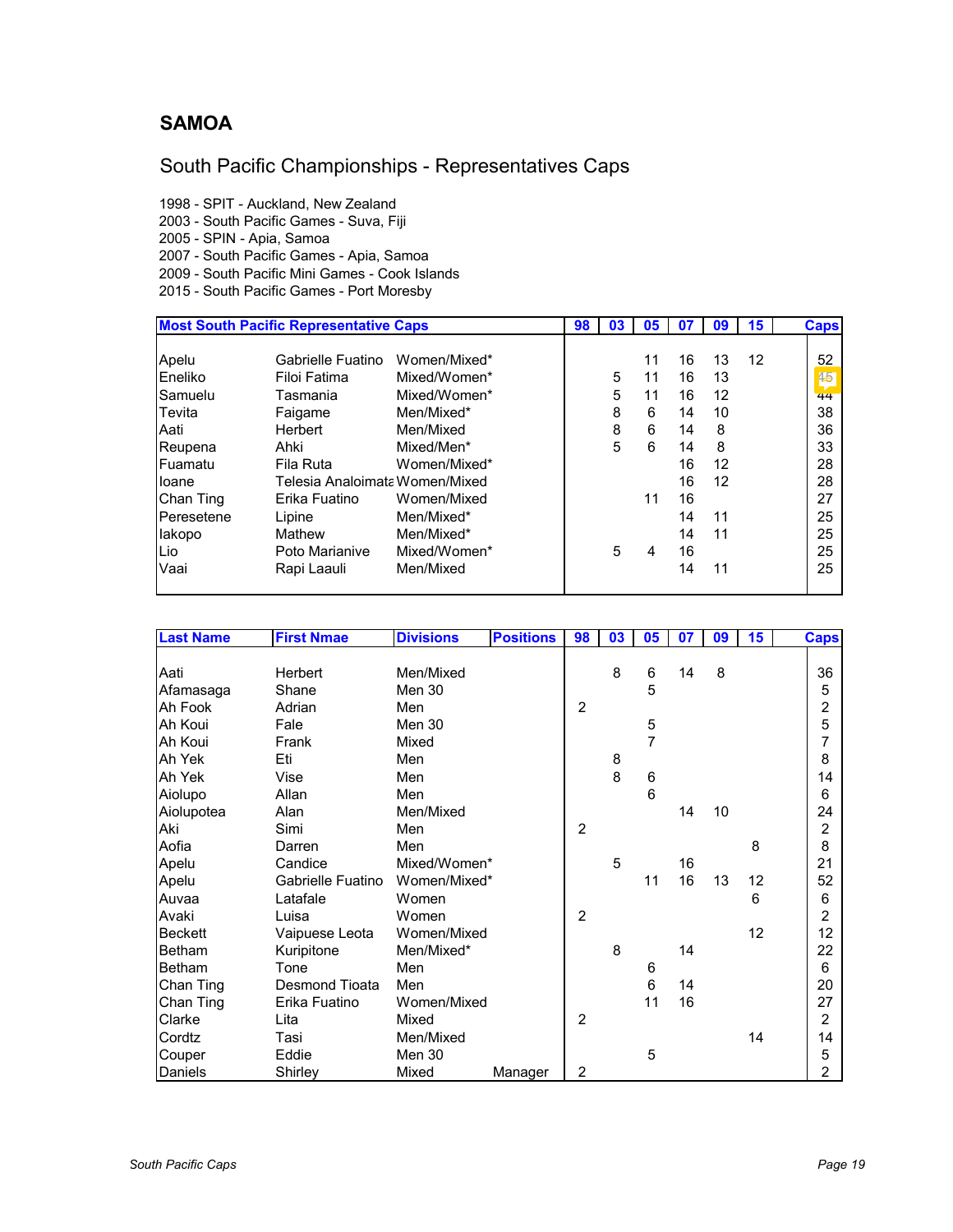| <b>Last Name</b> | <b>First Nmae</b>              | <b>Divisions</b>         | <b>Positions</b> | 98                      | 03 | 05             | 07 | 09             | 15             | Caps           |
|------------------|--------------------------------|--------------------------|------------------|-------------------------|----|----------------|----|----------------|----------------|----------------|
| Elisara          | Andrew                         | Men                      |                  |                         |    |                |    |                | 8              | 8              |
| Elisara          | Tiui                           | Men/Mixed                |                  |                         |    |                |    | 12             |                | 7              |
| Eneliko          | Filoi Fatima                   | Mixed/Women*             |                  |                         | 5  | 11             | 16 | 13             | 11             | 56             |
| Epa              | Henselite                      | Men                      |                  |                         |    | $\,6$          |    |                |                | 6              |
| Ese              | Tele                           | Men                      |                  |                         |    | 6              |    |                |                | 6              |
| Faaiuaso         | Lepailetai                     | Women/Mixed              |                  |                         |    |                |    | 9              | 12             | 21             |
| Faaiuaso         | Rowena                         | Women/Mixed              |                  |                         |    |                |    | 7              | $\overline{7}$ | 14             |
| Fa'amausili      | Samasoni                       | Mixed                    |                  | $\overline{2}$          |    |                |    |                |                | $\overline{c}$ |
| Fagasau          | Paul                           | Mixed/Men*               |                  |                         | 5  |                | 14 |                |                | 19             |
| Fereti           | Lincoln Faleauto               | Men/Mixed                |                  |                         |    |                |    | 8              |                | 8              |
| Fisher           | Ivan                           | Men                      |                  | $\overline{c}$          |    |                |    |                |                | $\overline{c}$ |
| Fong             | David Jnr                      | Men/Mixed                |                  |                         |    |                |    | 7              | 8              | 15             |
| Fong (Faaiuaso)  | Lerissa Violina                | Women/Mixed              |                  |                         |    |                | 16 |                | 6              | 22             |
| Fotuomanusa      | Naoupu                         | Women                    |                  |                         |    |                |    | $\overline{7}$ |                | $\overline{7}$ |
| Fuamatu          | Fila Ruta                      | Women/Mixed*             |                  |                         |    |                | 16 | 12             |                | 28             |
| Gautusa          | Sapati                         | Men/Mixed                |                  |                         |    |                |    |                | 10             | 10             |
| Hansell          | Lepaitai                       | Women                    |                  |                         |    |                |    | $\overline{7}$ |                | $\overline{7}$ |
| Hardie           | Kenneth                        | Mixed                    |                  | $\boldsymbol{2}$        |    |                |    |                |                | $\overline{c}$ |
| Hazelman         | Gregory                        | Men/Mixed                |                  |                         |    |                |    |                | 11             | 11             |
| Hazelman         | Peter                          | Men/Mixed                |                  |                         |    |                |    |                | 13             | 13             |
| Heater           | Marion                         | Women                    |                  | $\overline{c}$          |    |                |    |                |                | $\overline{c}$ |
| lakopo           | Mathew                         | Men/Mixed*               |                  |                         |    |                | 14 | 11             |                | 25             |
| loane            | Louise                         | Women                    |                  |                         |    | 4              |    |                |                | 4              |
| loane            | Rosalia                        | Women/Mixed              |                  |                         |    |                | 16 |                |                | 16             |
| loane            | Telesia Analoimata Women/Mixed |                          |                  |                         |    |                | 16 | 12             |                | 28             |
| losefa           | losefa                         | Men                      |                  |                         | 8  |                |    |                |                | 8              |
| Lafaele          | Aitofele                       | Men 30                   |                  |                         |    | 5              |    |                |                | 5              |
| Latu             | Malaki                         | Men                      |                  |                         |    | 6              |    |                |                | 6              |
| Leaupepe         | Va                             | Men                      |                  | $\overline{2}$          |    |                |    |                |                | $\overline{c}$ |
| Leilua           | Augustine                      | Mixed/Men*               |                  |                         |    | $\overline{7}$ |    | 12             |                | 19             |
| Leilua           | Sio Junior                     | Men/Mixed*               |                  |                         |    |                | 14 | 9              |                | 23             |
| Leituvale        | Jesse                          | Men                      |                  |                         |    |                |    |                | 14             | 14             |
| Leota            | Junior                         | Men/Mixed                |                  |                         |    |                | 14 |                |                | 14             |
| Lesa             | Afa                            | Men                      |                  |                         | 8  |                |    |                |                | 8              |
| Lesatele         | Koroseta                       | Men                      |                  |                         | 8  |                |    |                |                | 8              |
| Levale           | Masa                           | Tour                     | Mgr              |                         | 8  |                |    |                |                | 8              |
| Levale           | Talafou                        | Men                      |                  |                         | 8  |                |    |                |                | 8              |
| Lima             | Lote                           | Women/Mixed              |                  |                         |    |                |    |                | 12             | 12             |
| Lio              | Poto Marianive                 | Mixed/Women*             |                  |                         | 5  | 4              | 16 |                |                | 25             |
| Logopati         | Lane                           | Men                      |                  | $\overline{\mathbf{c}}$ |    |                |    |                |                | 2              |
| Logopati         | Luke                           | Men                      |                  | $\overline{c}$          |    |                |    |                |                | $\overline{a}$ |
| Lui              | Siosina                        | Women/Mixed              |                  |                         |    | 11             |    |                |                | 11             |
| Mafoe            | Ekuini                         | Mixed                    |                  | $\boldsymbol{2}$        |    |                |    |                |                | $\overline{2}$ |
| Mafoe            | Joseph                         | Mixed                    |                  | $\overline{2}$          |    |                |    |                |                | $\overline{2}$ |
| Malesala         | Laumata                        | Men/Mixed*               |                  |                         |    |                |    | $\overline{7}$ | 8              | 15             |
| Malu             | Malu                           | Mixed                    |                  |                         |    | 7              |    |                |                | $\overline{7}$ |
| Manula           | Matthew                        | Men                      |                  |                         |    | 6              |    |                |                | 6              |
| Mariner          | George                         | Mixed/Men30 Coach/Player |                  |                         | 5  | 5              |    |                |                | 10             |
| Marsh            | Susie                          | Women                    |                  | $\overline{c}$          |    |                |    |                |                | $\overline{2}$ |
| Matafeo          | Fomai                          | Mixed                    |                  |                         |    | $\overline{7}$ |    |                |                | $\overline{7}$ |
| Mauala           | Winnie                         | Women/Mixed*             |                  |                         |    |                | 16 | 7              |                | 23             |
| Meleisea         |                                | Women                    |                  | $\overline{2}$          |    |                |    |                |                | $\overline{c}$ |
| Meredith         | Lorna<br>Arnold                | Men                      |                  |                         |    | 6              |    |                |                | 6              |
| Metai            | Rita                           | Women/Mixed*             |                  |                         |    | $\overline{4}$ | 16 |                |                | 20             |
| Mikaele          | Alex                           |                          |                  |                         |    |                |    |                | 13             | 13             |
|                  |                                | Men                      |                  |                         |    |                |    |                |                |                |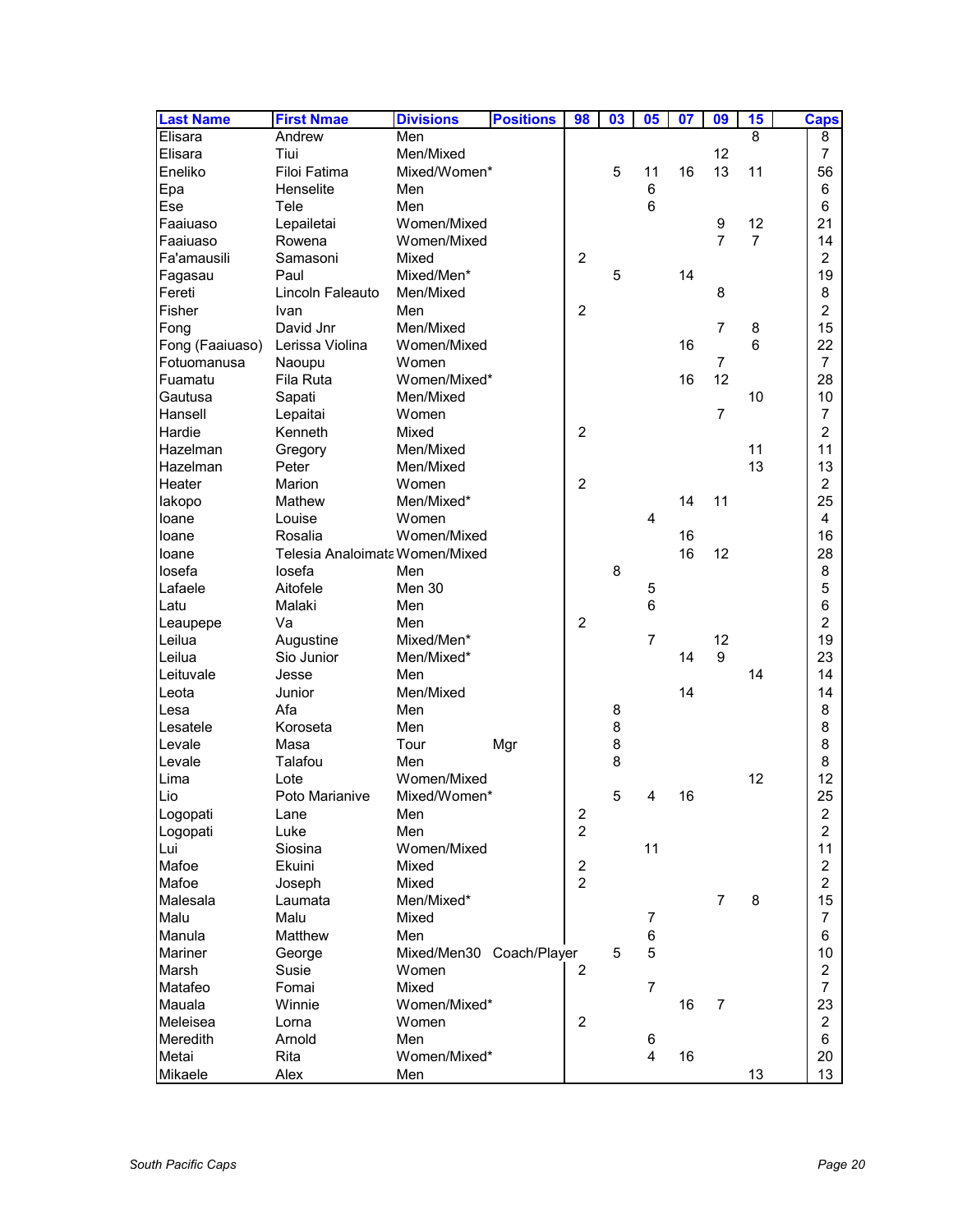| <b>Positions</b><br><b>Last Name</b><br><b>First Nmae</b><br><b>Divisions</b> | 98                      | $\overline{\mathbf{03}}$ | 05             | 07 | 09               | 15 | <b>Caps</b>         |
|-------------------------------------------------------------------------------|-------------------------|--------------------------|----------------|----|------------------|----|---------------------|
| Mila<br>Men<br>Harry                                                          |                         | 8                        |                |    |                  |    | 8                   |
| Seifono<br>Women/Mixed<br>Misili                                              |                         |                          |                |    | $\boldsymbol{9}$ |    | 9                   |
| Muaiava<br>Mixed<br>Ina                                                       | $\overline{\mathbf{c}}$ |                          |                |    |                  |    | 2                   |
| Frank<br>Mixed<br>Mulipola                                                    | $\overline{c}$          |                          |                |    |                  |    | $\overline{c}$      |
| Mixed<br>Nacewa<br>Dorethy                                                    | $\overline{c}$          |                          |                |    |                  |    | $\overline{c}$      |
| Nao'upu<br>Toso<br>Mixed                                                      | $\overline{c}$          |                          |                |    |                  |    | $\overline{c}$      |
| Women<br>Naseri<br>Margaret                                                   | $\overline{a}$          |                          |                |    |                  |    | $\overline{c}$      |
| Naseri<br>Setu<br>Men                                                         | $\overline{c}$          |                          |                |    |                  |    | $\overline{c}$      |
| Mina<br>Mixed<br>Nomani                                                       | $\overline{c}$          |                          |                |    |                  |    | $\overline{c}$      |
| Palupe<br>Alec<br>Mixed                                                       | $\overline{c}$          |                          |                |    |                  |    | 2                   |
| Pao<br>Men<br>Haisley                                                         | $\overline{c}$          |                          |                |    |                  |    | $\overline{c}$      |
| Papalii<br>Michael<br>Mixed                                                   |                         |                          | $\overline{7}$ |    |                  |    | 7                   |
| Paris<br>David<br>Men                                                         | $\boldsymbol{2}$        |                          |                |    |                  |    | 2                   |
| Pati<br>Women<br>Brenda                                                       | $\overline{2}$          |                          |                |    |                  |    | $\overline{c}$      |
| Ilalio<br>Patolo<br>Men 30                                                    |                         |                          | 5              |    |                  |    | 5                   |
| Penn<br>Mixed<br>Henry                                                        |                         |                          | $\overline{7}$ |    |                  |    | $\overline{7}$      |
| Ake<br>Women/Mixed<br>Pereira                                                 |                         |                          | 11             |    |                  |    | 11                  |
| Peresetene<br>Lipine<br>Men/Mixed*                                            |                         |                          |                | 14 | 11               |    | 25                  |
| Peters<br>Clint<br>Mixed                                                      |                         | 5                        |                |    |                  |    | 5                   |
| Peters<br>Men<br>Douglas                                                      |                         | 8                        | 6              |    |                  |    | 14                  |
| Peters<br>Men 30<br>Lui                                                       |                         |                          | 5              |    |                  |    | 5                   |
| Peterson<br>Kent<br>Men                                                       | $\overline{2}$          |                          |                |    |                  |    | 2                   |
| Pogi<br>Felicity<br>Women                                                     |                         |                          |                |    |                  | 6  | 6                   |
| Ollie<br>Mixed                                                                |                         |                          |                |    |                  |    |                     |
| Pogi<br>Mixed                                                                 |                         | 5<br>5                   |                |    |                  |    | 5                   |
| Pogi<br>Raymond                                                               |                         |                          |                |    | 11               |    | 5                   |
| Women/Mixed<br>Pouono<br>Kamana                                               |                         |                          |                |    |                  |    | 11                  |
| Michael<br>Men/Mixed<br>Rasmussen                                             |                         |                          |                |    |                  | 14 | 14                  |
| Redman<br>Coach<br>Greg<br>Women                                              | $\frac{2}{2}$           |                          |                |    |                  |    | 2<br>$\overline{2}$ |
| Redman<br>Tania<br>Mixed                                                      |                         |                          |                |    |                  |    |                     |
| Ahki<br>Mixed/Men*<br>Reupena                                                 |                         | 5                        | 6              | 14 | 8                |    | 33                  |
| Women<br>Reupena<br>Rasmus<br>Mgr                                             |                         |                          | 4              |    |                  |    | 4                   |
| Sabrina<br>Women<br>Reupena                                                   |                         |                          |                |    |                  | 6  | 6                   |
| Roma<br>Men<br>Ameperosa                                                      |                         | 8                        | 6              |    |                  |    | 14                  |
| Women/Mixed<br>Roma<br>Diana                                                  |                         |                          |                | 16 |                  |    | 16                  |
| Men/Mixed<br>Ryan<br>Elijah                                                   |                         |                          |                |    | 8                |    | 8                   |
| Junior<br>Men 30<br>Saaga                                                     |                         |                          | 5              |    |                  |    | 5                   |
| Men 30<br>Saaga<br>Trevor                                                     |                         |                          | 5              |    |                  |    | 5                   |
| Sala<br>Mixed<br>Margaret                                                     |                         | 5                        |                |    |                  |    | 5                   |
| Samuelu<br>Mixed/Women*<br>Tasmania                                           |                         | 5                        | 11             | 16 | 12               |    | 44                  |
| Women/Mixed<br>Sapatu<br>Fiona                                                |                         |                          |                | 16 | $\bf 8$          |    | 24                  |
| Schuster<br>Women<br>Anna                                                     |                         |                          |                |    |                  | 6  | 6                   |
| Setu<br>Women<br>Serena                                                       | $\overline{\mathbf{c}}$ |                          |                |    |                  |    | 2                   |
| Shirley<br>Coach<br>Paul<br>Men                                               | $\overline{c}$          |                          |                |    |                  |    | $\overline{c}$      |
| Sio<br>Felicity<br>Women                                                      | $\overline{c}$          |                          |                |    |                  |    | $\overline{2}$      |
| Siulepa<br>Nikki<br>Mixed                                                     | $\overline{c}$          |                          |                |    |                  |    | $\overline{2}$      |
| Solofa<br>Faletaulupe<br>Women                                                |                         |                          |                |    | $\overline{7}$   |    | $\overline{7}$      |
| Solofa<br>Lupe<br>Women                                                       |                         |                          |                |    |                  | 6  | 6                   |
| Solomona<br>Katerina<br>Women                                                 | $\overline{\mathbf{c}}$ |                          |                |    |                  |    | $\overline{c}$      |
| Solomona<br>Sina<br>Women<br>Manager                                          | $\overline{c}$          |                          |                |    |                  |    | $\overline{c}$      |
| Sua<br>Mandria Ulberg<br>Women                                                |                         |                          |                |    |                  | 6  | 6                   |
| Taateo<br>Women<br>Sherry                                                     |                         |                          | 4              |    |                  |    | 4                   |
| Mark<br>Men/Men 30<br>Coach/Player<br>Tapusoa                                 |                         | 8                        | 5              |    |                  |    | 13                  |
| Tapusoa<br>Mathew<br>Men 30                                                   |                         |                          | 5              |    |                  |    | 5                   |
| Tapusoa<br>Sosefina<br>Women                                                  |                         |                          | 4              |    |                  |    | 4                   |
| Tasilimu<br>Anesi<br>Men                                                      |                         | 8                        |                |    |                  |    | 8                   |